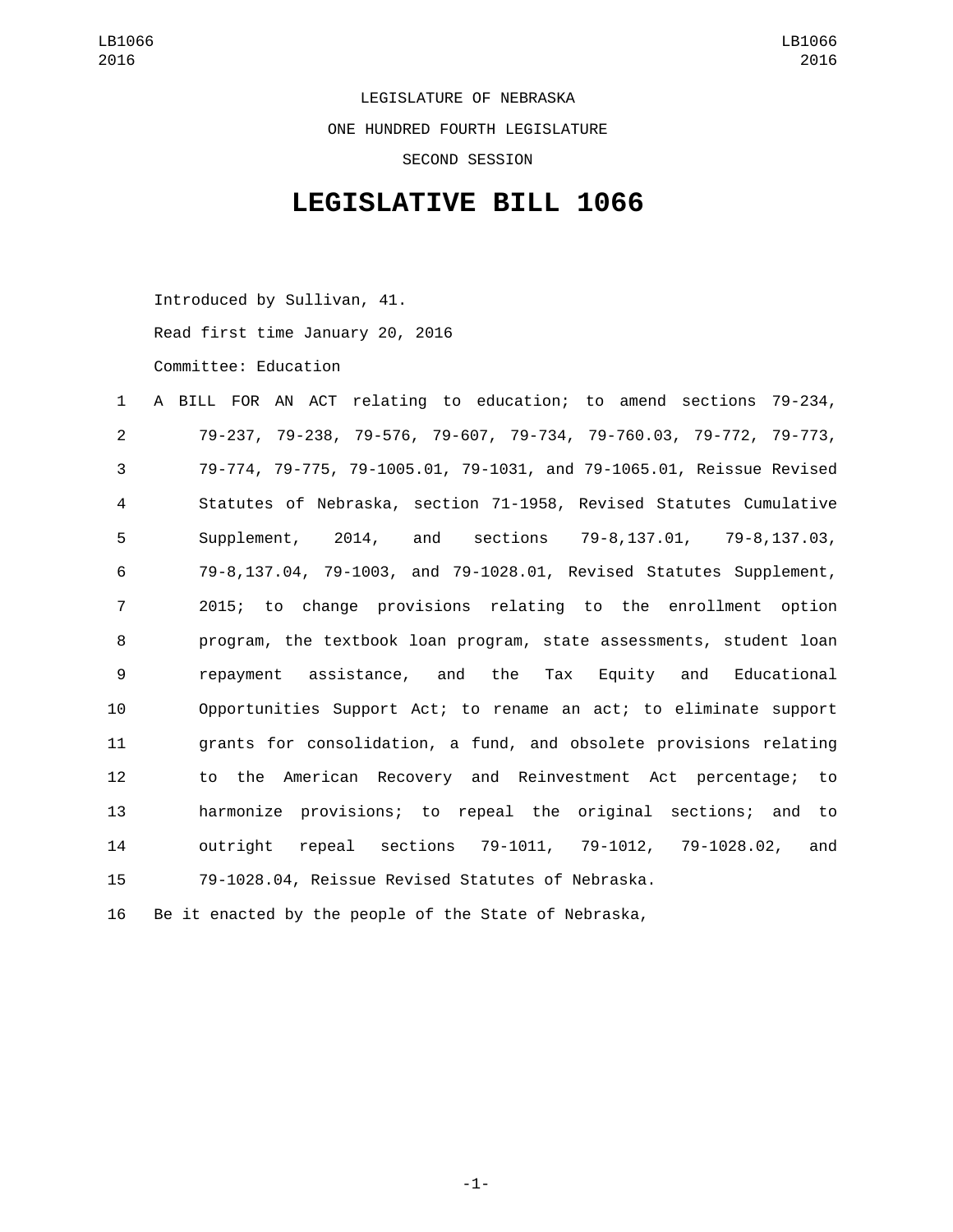Section 1. Section 71-1958, Revised Statutes Cumulative Supplement, 2 2014, is amended to read:

 71-1958 (1) Quality rating criteria shall be used as provided in this section to assign a quality scale rating to each applicable child care or early childhood education program if the program applies under section 71-1957 to participate in the quality rating and improvement 7 system developed pursuant to section 71-1955.

 (2) Licensure under the Child Care Licensing Act for a program which serves children from birth to kindergarten-entrance age shall be 10 sufficient criteria to be rated at step one.

 (3) Meeting criteria established by the State Department of Education for a prekindergarten service or prekindergarten program established pursuant to section 79-1104 and reporting to the Nebraska Early Childhood Professional Record System created under section 71-1962 shall be sufficient criteria to be rated at step three.

 (4) Meeting performance standards required by the federal government for a federal Head Start program or Early Head Start program and reporting to the Nebraska Early Childhood Professional Record System created under section 71-1962 shall be sufficient criteria to be rated at 20 step three.

 (5) Accreditation by a nationally recognized accrediting body approved by the State Department of Education and reporting to the Nebraska Early Childhood Professional Record System created under section 71-1962 shall be sufficient criteria to be rated at step three.

 (6) A participating applicable child care or early childhood education program operating under a provisional license shall have a quality scale rating at step one even if it meets other quality rating criteria. If a participating applicable child care or early childhood education program is at a quality scale rating higher than step one and 30 the program's license is placed on corrective action status, disciplinary limitation, probation, or suspension, such program shall have its quality

-2-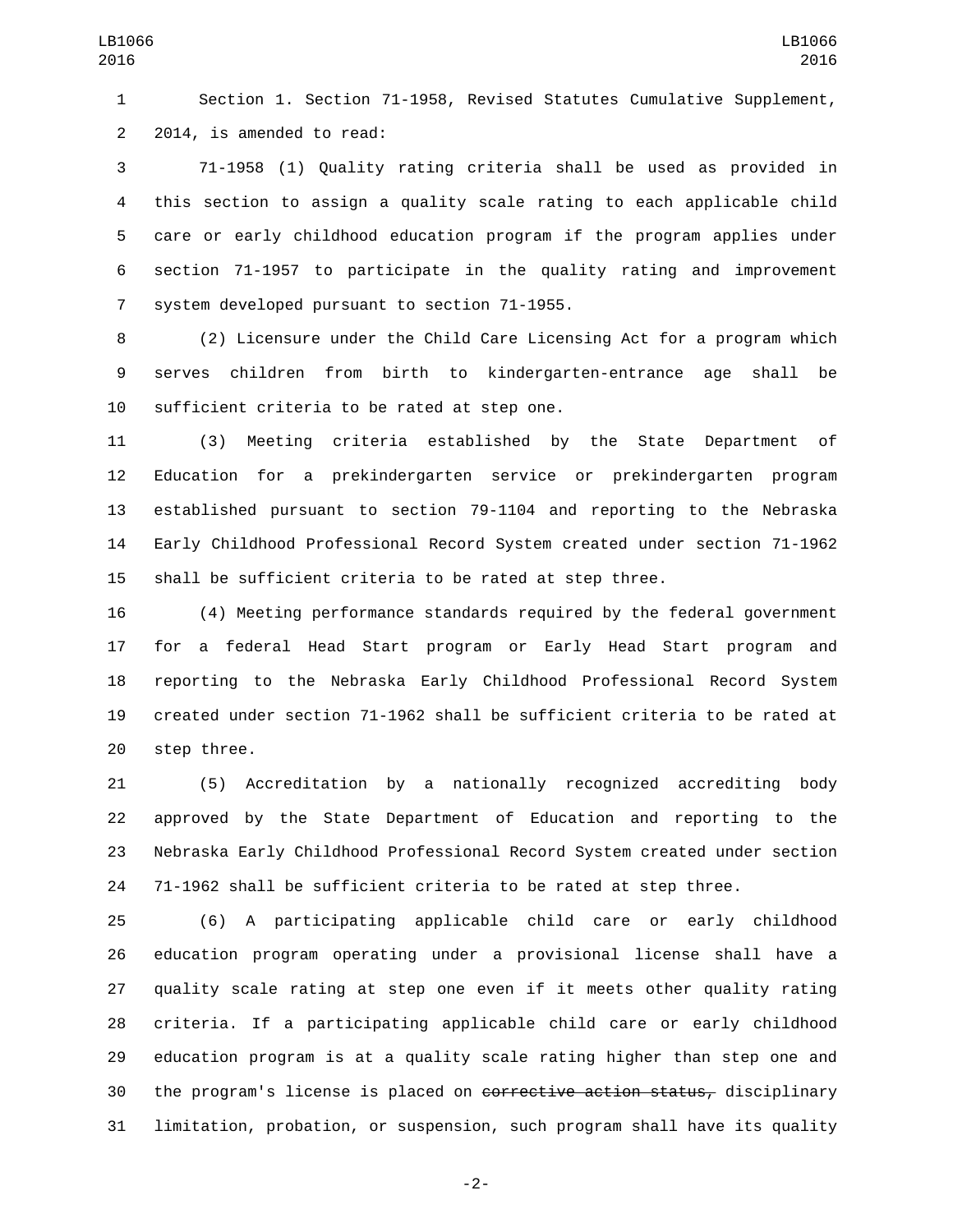scale rating changed to step one. If an applicable child care or early childhood education program's license is revoked, the program is not eligible to participate in or receive a quality scale rating under the quality rating and improvement system until the program has an operating 5 license which is in full force and effect.

 Sec. 2. Section 79-234, Reissue Revised Statutes of Nebraska, is 7 amended to read:

 79-234 (1) An enrollment option program is hereby established to enable any kindergarten through twelfth grade Nebraska student to attend a school in a Nebraska public school district in which the student does not reside subject to the limitations prescribed in section 79-238. The option shall be available only once to each student prior to graduation, except that the option does not count toward such limitation if such option meets, or met at the time of the option, one of the following criteria: (a) The student relocates to a different resident school district, (b) the option school district merges with another district, (c) the option school district is a Class I district, (d) the student will have completed either the grades offered in the school building originally attended in the option school district or the grades immediately preceding the lowest grade offered in the school building for which a new option is sought, (e) the option would allow the student to continue current enrollment in a school district, or (f) the option would allow the student to enroll in a school district in which the student was 24 previously enrolled as a resident student. Sections 79-232 to 79-246 do not relieve a parent or guardian from the compulsory attendance 26 requirements in section 79-201.

 (2) The program shall not apply to any student who resides in a district which has entered into an annexation agreement pursuant to section 79-473, except that such student may transfer to another district 30 which accepts option students.

Sec. 3. Section 79-237, Reissue Revised Statutes of Nebraska, is

-3-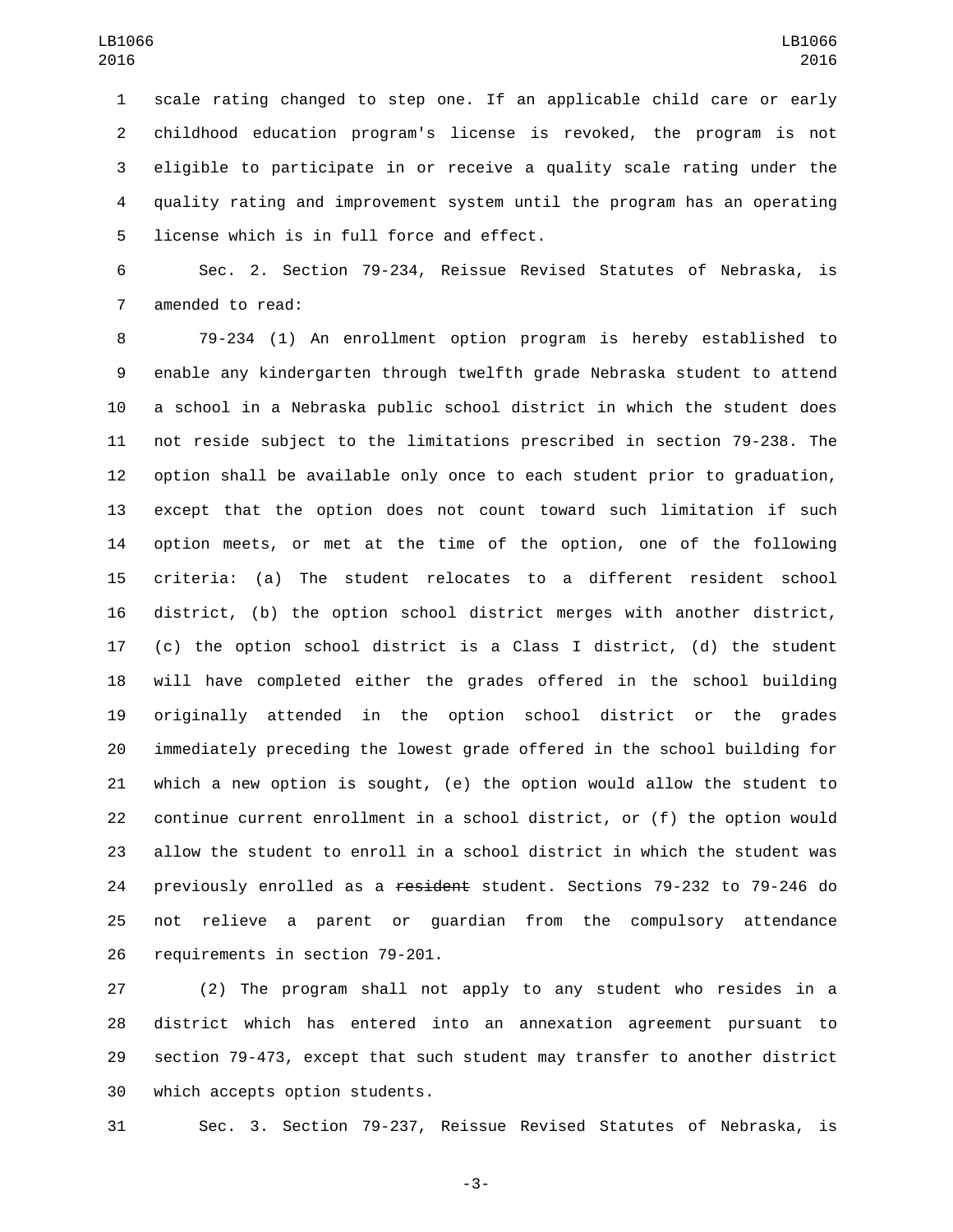79-237 (1) For a student to begin attendance as an option student in an option school district which is not in a learning community in which the student resides, the student's parent or legal guardian shall submit an application to the school board of the option school district between September 1 and March 15 for attendance during the following and subsequent school years. Except as provided in subsection (2) of this section, applications submitted after March 15 shall contain a release approval from the resident school district on the application form prescribed and furnished by the State Department of Education pursuant to subsection (8) of this section. A district may not accept or approve any applications submitted after such date without such a release approval. The option school district shall provide the resident school district with the name of the applicant on or before April 1 or, in the case of an application submitted after March 15, within sixty days after submission. The option school district shall notify, in writing, the parent or legal guardian of the student and the resident school district whether the application is accepted or rejected on or before April 1 or, in the case of an application submitted after March 15, within sixty days after 20 submission.

 (2) A student who relocates to a different resident school district 22 after February 1 or  $\tau$  whose option school district merges with another 23 district effective after February 1, or whose qualification for the option for school year 2013-14 is changed pursuant to the changes made to 25 subsection (1) of section 79-234 by Laws 2013, LB410, may submit an application to the school board of an option school district for attendance during the immediately following and subsequent school years. Such application does not require the release approval of the resident school district. The option school district shall accept or reject such 30 application within forty-five days.

(3) For a student who resides in a learning community to begin

-4-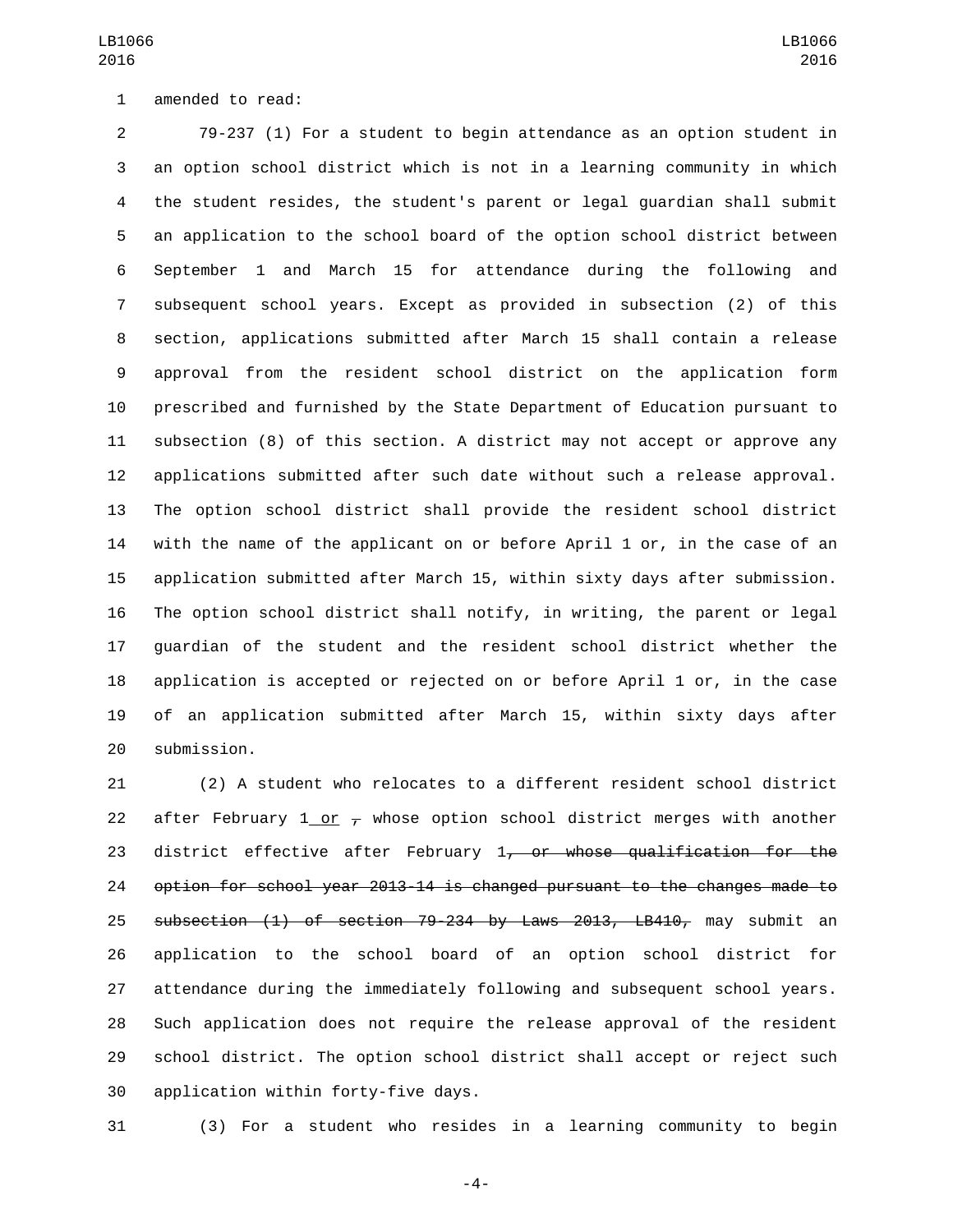attendance in an option school district which is a member of such learning community, the student's parent or legal guardian shall submit an application to the school board of the option school district (a) for any learning community established prior to February 13, 2009, between February 13, 2009, and April 1, 2009, or (b) for any learning community established thereafter, between September 1 and March 15. Applications submitted after such deadlines shall be accompanied by a written release from the resident school district. Students who reside in a learning community shall only begin attendance in an option school district which is a member of such learning community prior to the end of the first full school year for which the option school district is a member of such learning community. The option school district shall provide the resident school district with the name of the applicant within five days after the applicable deadline. The option school district shall notify, in writing, the parent or legal guardian of the student and the resident school district whether the application is accepted or rejected on or before April 1. A parent or guardian may provide information on the application regarding the applicant's potential qualification for free or reduced- price lunches. Any such information provided shall be subject to verification and shall only be used for the purposes of subsection (4) of section 79-238. Nothing in this subsection requires a parent or guardian to provide such information. Determinations about an applicant's qualification for free or reduced-price lunches for purposes of subsection (4) of section 79-238 shall be based on any verified information provided on the application. If no such information is provided, the student shall be presumed not to qualify for free or reduced-price lunches for the purposes of subsection (4) of section 28 79-238.

 (4) Applications for students who do not actually attend the option school district may be withdrawn in good standing upon mutual agreement 31 by both the resident and option school districts.

-5-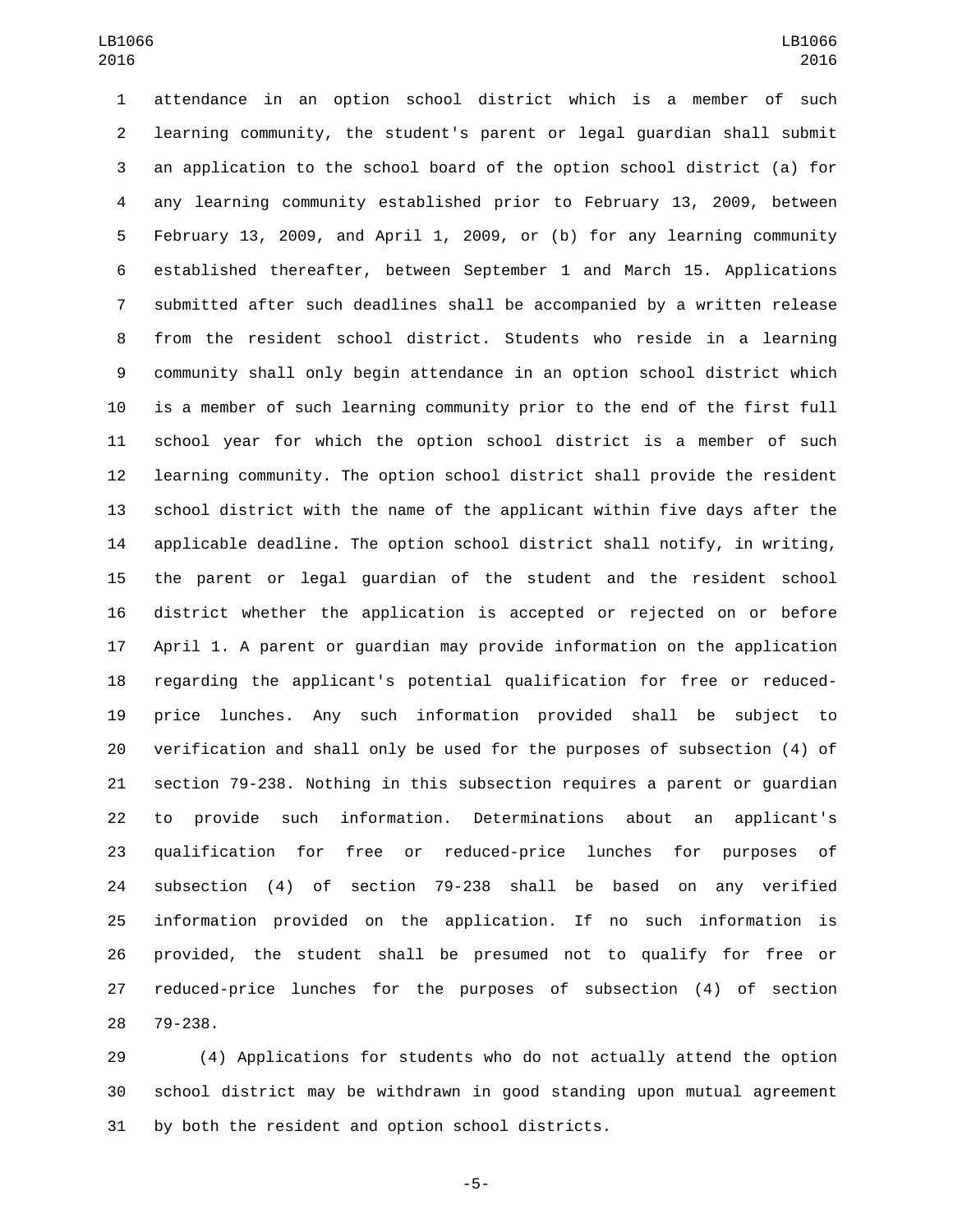(5) No option student shall attend an option school district for less than one school year unless the student relocates to a different resident school district, completes requirements for graduation prior to the end of his or her senior year, transfers to a private or parochial school, or upon mutual agreement of the resident and option school districts cancels the enrollment option and returns to the resident 7 school district.

 (6) Except as provided in subsection (5) of this section, the option student shall attend the option school district until graduation unless the student relocates in a different resident school district, transfers to a private or parochial school, or chooses to return to the resident 12 school district.

 (7) In each case of cancellation pursuant to subsections (5) and (6) of this section, the student's parent or legal guardian shall provide written notification to the school board of the option school district and the resident school district on forms prescribed and furnished by the department under subsection (8) of this section in advance of such 18 cancellation.

 (8) The application and cancellation forms shall be prescribed and 20 furnished by the State Department of Education.

 (9) An option student who subsequently chooses to attend a private or parochial school shall be automatically accepted to return to either the resident school district or option school district upon the completion of the grade levels offered at the private or parochial school. If such student chooses to return to the option school district, the student's parent or legal guardian shall submit another application to the school board of the option school district which shall be automatically accepted, and the deadlines prescribed in this section 29 shall be waived.

 Sec. 4. Section 79-238, Reissue Revised Statutes of Nebraska, is 31 amended to read:

-6-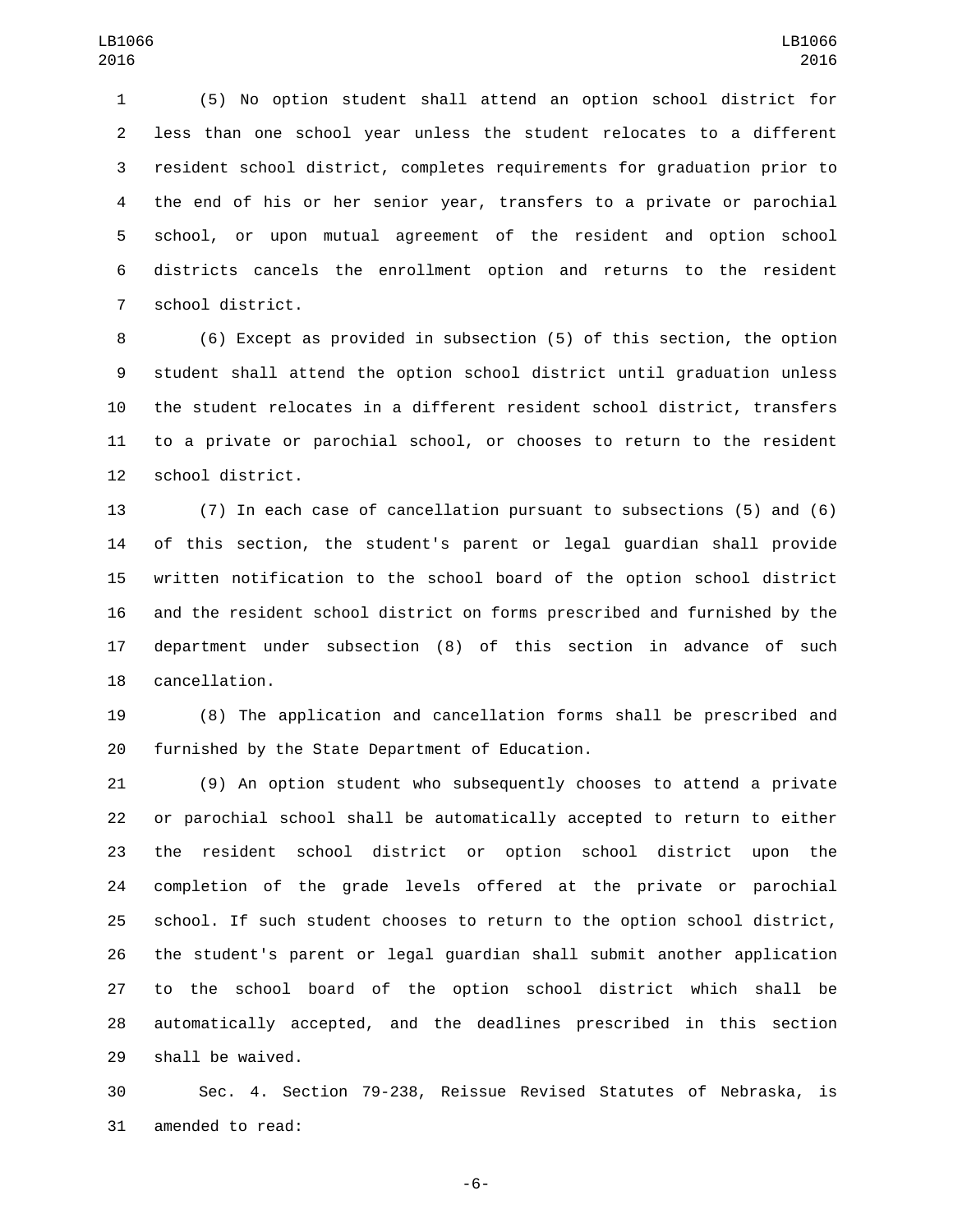79-238 (1) Except as provided in section 79-240, the school board of the option school district shall adopt by resolution specific standards for acceptance and rejection of applications. Standards may include the capacity of a program, class, grade level, or school building or the availability of appropriate special education programs operated by the option school district. Capacity shall be determined by setting a maximum number of option students that a district will accept in any program, class, grade level, or school building, based upon available staff, facilities, projected enrollment of resident students, projected number of students with which the option school district will contract based on existing contractual arrangements, and availability of appropriate special education programs. The school board of the option school district may by resolution declare a program, a class, or a school unavailable to option students due to lack of capacity. Standards shall not include previous academic achievement, athletic or other extracurricular ability, disabilities, proficiency in the English language, or previous disciplinary proceedings except as provided in section 79-266.01. False or substantively misleading information submitted by a parent or guardian on an application to an option school district may be cause for the option school district to reject a previously accepted application if the rejection occurs prior to the 22 student's attendance as an option student.

 (2) The school board of every school district shall also adopt **specific** standards and conditions for acceptance or rejection of a 25 request for release of a resident or option student submitting an application to an option school district after March 15 under subsection (1) of section 79-237. Standards shall not include that a request occurred after the deadline set forth in this subsection.

 (3) Any option school district shall give first priority for enrollment to siblings of option students, except that the option school district shall not be required to accept the sibling of an option student

-7-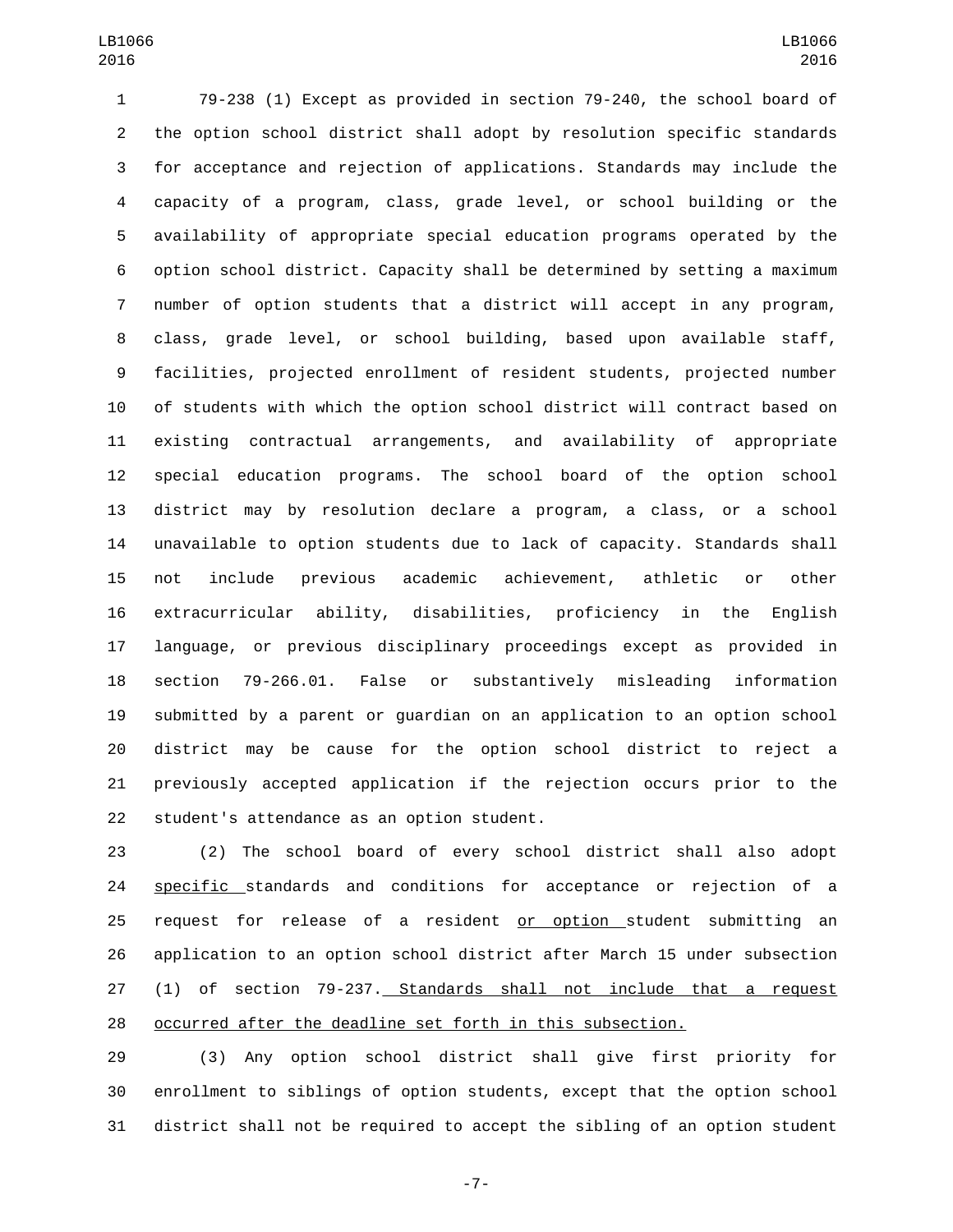if the district is at capacity except as provided in subsection (1) of 2 section 79-240.

 (4) Any option school district that is in a learning community shall give second priority for enrollment to students who reside in the learning community and who contribute to the socioeconomic diversity of enrollment as defined in section 79-2110 at the school building to which the student will be assigned pursuant to section 79-235.

 Sec. 5. Section 79-576, Reissue Revised Statutes of Nebraska, is 9 amended to read:

 79-576 The secretary of a Class I, II, III, IV, or VI school 11 district shall be clerk of the school board and of all district meetings 12 when present, but if he or she is not present the school board legal 13 voters may appoint a clerk for the time being, who shall certify the 14 proceedings to the secretary elerk to be recorded by him or her.

 Sec. 6. Section 79-607, Reissue Revised Statutes of Nebraska, is 16 amended to read:

 79-607 The State Board of Education shall adopt and promulgate rules and regulations for operators of pupil transportation vehicles as to physical and mental qualities, driving skills and practices, and knowledge of traffic laws, rules, and regulations which relate to school bus transportation. Such traffic rules and regulations shall by reference be made a part of any such contract with a school district. Any officer or employee of any school district who violates any of the traffic rules or regulations or fails to include obligations to comply with the traffic rules and regulations in any contract executed by him or her on behalf of a school district shall be guilty of a Class V misdemeanor and shall, upon conviction thereof, be subject to removal from office or employment. Any person operating a school bus under contract with a school district who fails to comply with any of such traffic rules and regulations shall 30 be quilty of breach of contract, and such contract may shall be canceled after notice and hearing by the responsible officers of such school

-8-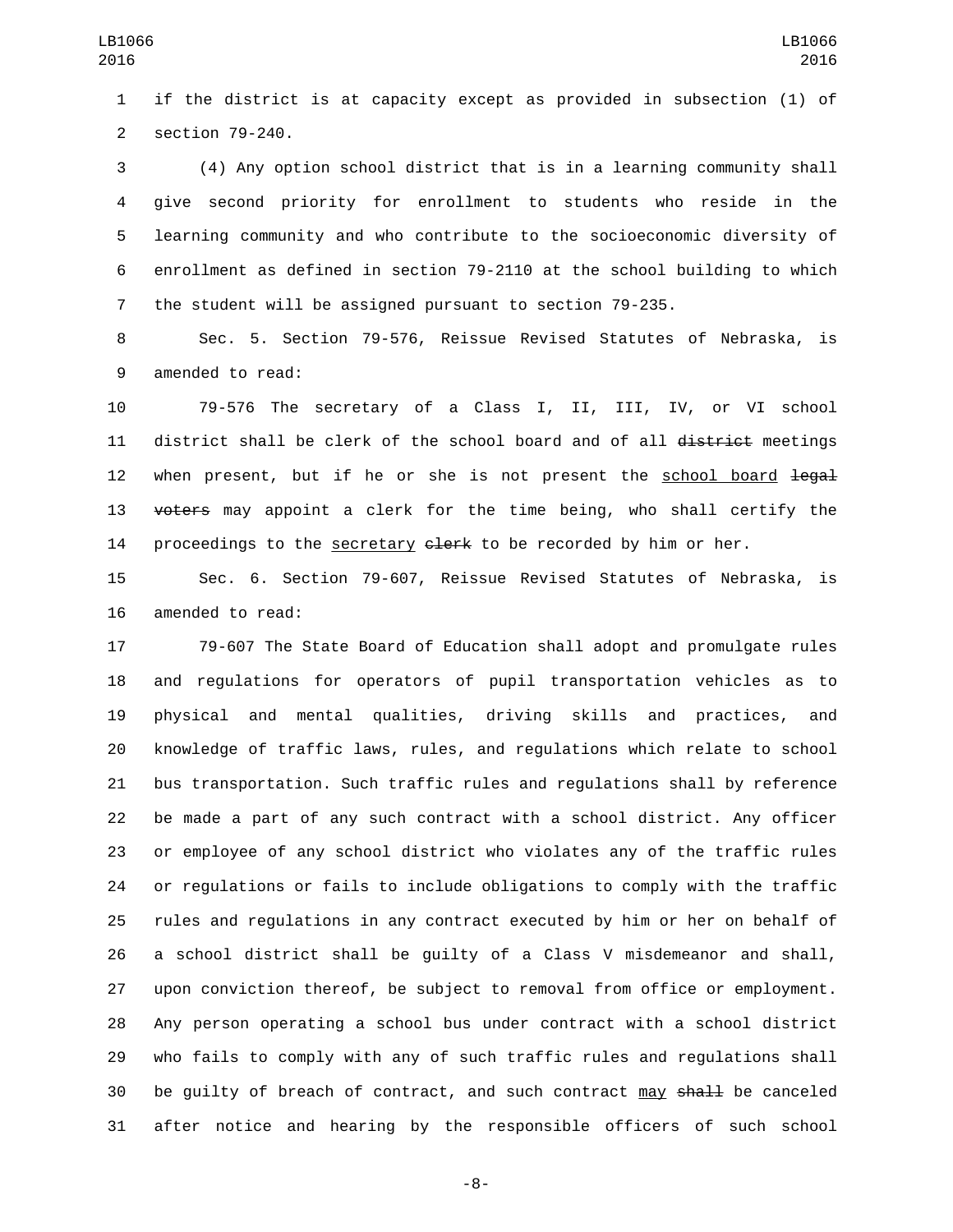1 district.

 Sec. 7. Section 79-734, Reissue Revised Statutes of Nebraska, is 3 amended to read:

 79-734 (1) School boards and boards of education of all classes of school districts shall purchase all textbooks, equipment, and supplies necessary for the schools of such district. The duty to make such purchases may be delegated to employees of the school district.

 (2) School boards and boards of education shall purchase and loan textbooks to all children who are enrolled in kindergarten to grade twelve of a public school and, upon individual request, to children who are enrolled in kindergarten to grade twelve of a private school which is approved for continued legal operation under rules and regulations established by the State Board of Education pursuant to subdivision (5) (c) of section 79-318. The Legislature may appropriate funds to carry out the provisions of this subsection. A school district is not obligated to spend any money for the purchase and loan of textbooks to children enrolled in private schools other than funds specifically appropriated by the Legislature to be distributed by the State Department of Education for the purpose of purchasing and loaning textbooks as provided in this subsection. Textbooks loaned to children enrolled in kindergarten to grade twelve of such private schools shall be textbooks which are designated for use in the public schools of the school district in which the child resides or the school district in which the private school the child attends is located. Such textbooks shall be loaned free to such children subject to such rules and regulations as are or may be prescribed by such school boards or boards of education. The State Department of Education shall adopt and promulgate rules and regulations to carry out this section. The rules and regulations shall include provisions for the distribution of funds appropriated for textbooks. The rules and regulations shall include a deadline for applications from school districts for distribution of funds. If funds are not appropriated

-9-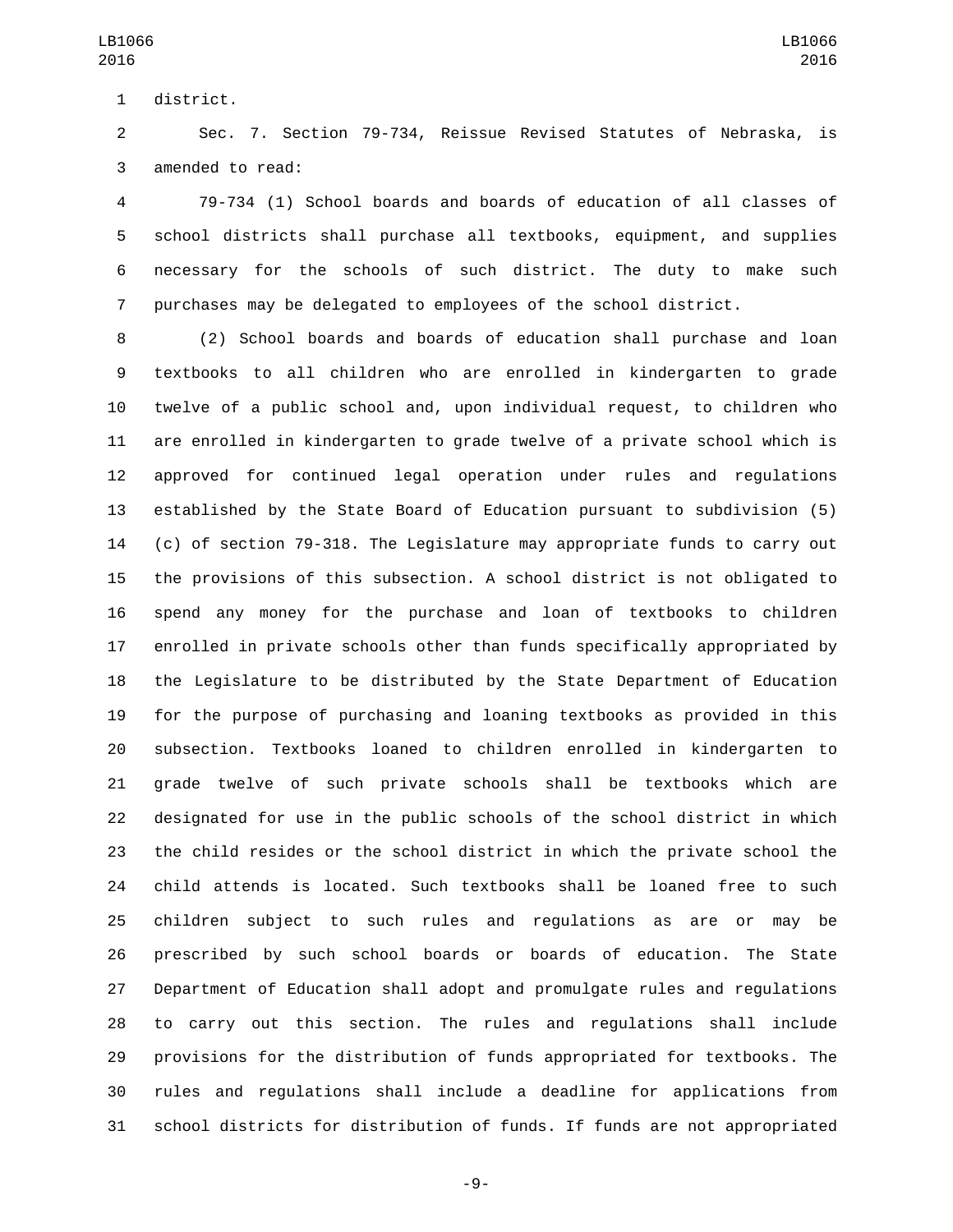to cover the entire cost of applications, a pro rata reduction shall be made. For purposes of this subsection, textbook means a reusable set of printed sheets of paper that are bound together inside a cover which is used in a course of study in a school by a student, and includes any of the versions of a textbook provided by a publisher or manufacturer under section 79-734.01 to a school district for student use, including any reusable workbooks or manuals whether bound or in another medium provided 8 to the school district.

 Sec. 8. Section 79-760.03, Reissue Revised Statutes of Nebraska, is 10 amended to read:

 79-760.03 (1) For school year 2009-10 and each school year thereafter, the State Board of Education shall implement a statewide system for the assessment of student learning and for reporting the performance of school districts and learning communities pursuant to this section. The assessment and reporting system shall measure student knowledge of subject matter materials covered by measurable academic 17 content standards selected by the state board.

 (2) The state board shall adopt a plan for an assessment and reporting system and implement and maintain the assessment and reporting system according to such plan. The plan shall be submitted annually to the State Department of Education, the Governor, the chairperson of the Education Committee of the Legislature, and the Clerk of the Legislature. The plan submitted to the committee and the Clerk of the Legislature shall be submitted electronically. The state board shall select grade levels for assessment and reporting required pursuant to subsections (4) through (7) of this section. The purposes of the system are to:

 (a) Determine how well public schools are performing in terms of achievement of public school students related to the state academic 29 content standards;

 (b) Report the performance of public schools based upon the results of state assessment instruments and national assessment instruments;

-10-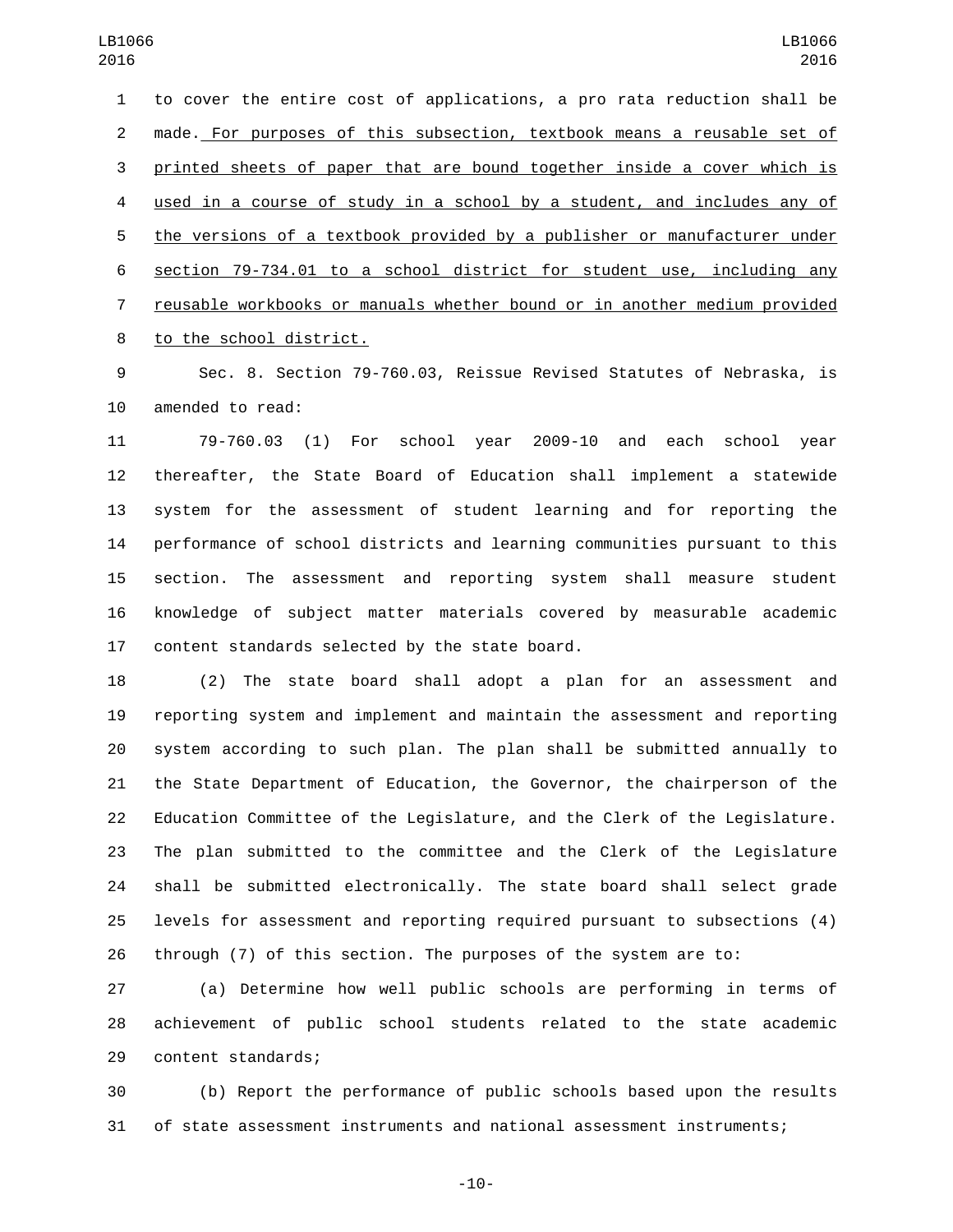(c) Provide information for the public and policymakers on the 2 performance of public schools; and

 (d) Provide for the comparison among Nebraska public schools and the comparison of Nebraska public schools to public schools elsewhere.

 (3) The Governor shall appoint a technical advisory committee to review (a) the statewide assessment plan, (b) and state assessment instruments, and (c) the accountability system developed under the Quality Education Accountability Act. The technical advisory committee shall consist of three nationally recognized experts in educational assessment and measurement, one administrator from a school in Nebraska, and one teacher from a school in Nebraska. The members shall serve terms of three years, except that two of the members shall be appointed for initial terms of two years. Any vacancy shall be filled by the Governor for the remainder of the term. One of the members shall be designated as chairperson by the Governor. Members shall be reimbursed for their actual and necessary expenses as provided in sections 81-1174 to 81-1177. The committee shall advise the Governor, the state board, and the State Department of Education on the development of statewide assessment instruments and the statewide assessment plan. The appointments to the 20 committee shall be confirmed by the Legislature.

 (4) The state board shall prescribe a statewide assessment of writing that relies on writing samples in each of three grades selected by the state board. Each year at least one of the three selected grades shall participate in the statewide writing assessment with each selected grade level participating at least once every three years.

 (5) For school year 2009-10 and for each school year thereafter, the state board shall prescribe a statewide assessment of reading. The statewide assessment of reading shall include assessment instruments for each of the grade levels three through eight and for one grade in high school and standards adopted by the state board pursuant to section 31 79-760.01.

-11-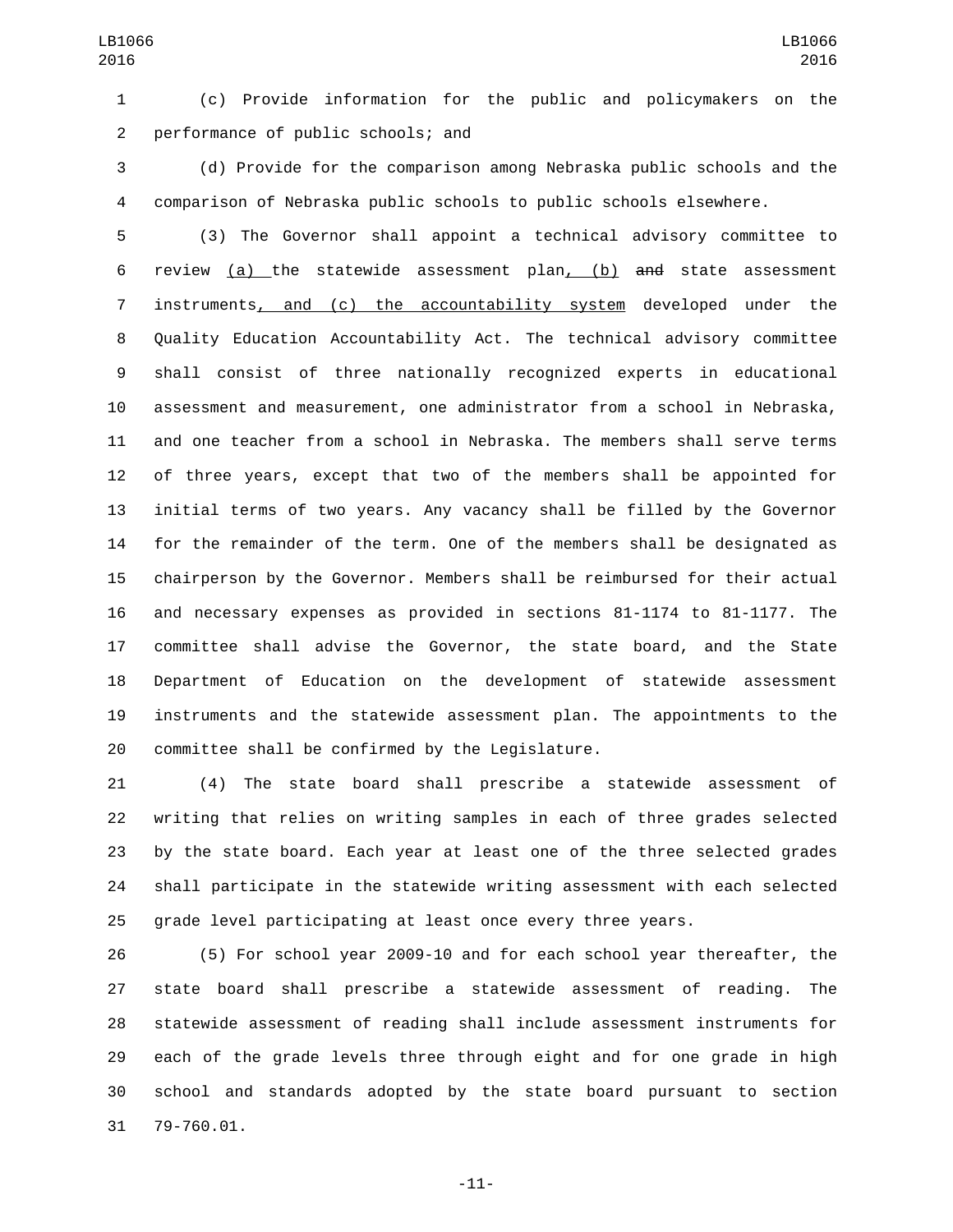(6) For no later than school year 2010-11 and for each school year thereafter, the state board shall prescribe a statewide assessment of mathematics. The statewide assessment of mathematics shall include assessment instruments for each of the grade levels three through eight and for one grade in high school and standards adopted by the state board pursuant to section 79-760.01. If no statewide assessment of mathematics is administered in school year 2009-10, school districts shall report mathematics assessment results in the same manner as such information was 9 reported in school year 2008-09.

 (7) For no later than school year 2011-12 and each school year thereafter, the state board shall prescribe a statewide assessment of science. The statewide assessment of science shall include assessment instruments for each of the grade levels selected by the state board and standards adopted by the state board pursuant to section 79-760.01. The grade levels shall include at least one grade in elementary school, one grade in middle school or junior high school, and one grade in high 17 school.

 (8) The department shall conduct studies to verify the technical quality of assessment instruments and demonstrate the comparability of assessment instrument results required by the act. The department shall annually report such findings to the Governor, the Legislature, and the state board. The report submitted to the Legislature shall be submitted 23 electronically.

 (9) The state board shall recommend national assessment instruments for the purpose of national comparison. Each school district shall report individual student data for scores and sub-scores according to procedures established by the state board and the department pursuant to section 28 79-760.05.

 (10) The aggregate results of assessment instruments and national assessment instruments shall be reported by the district on a building basis to the public in that district, to the learning community

-12-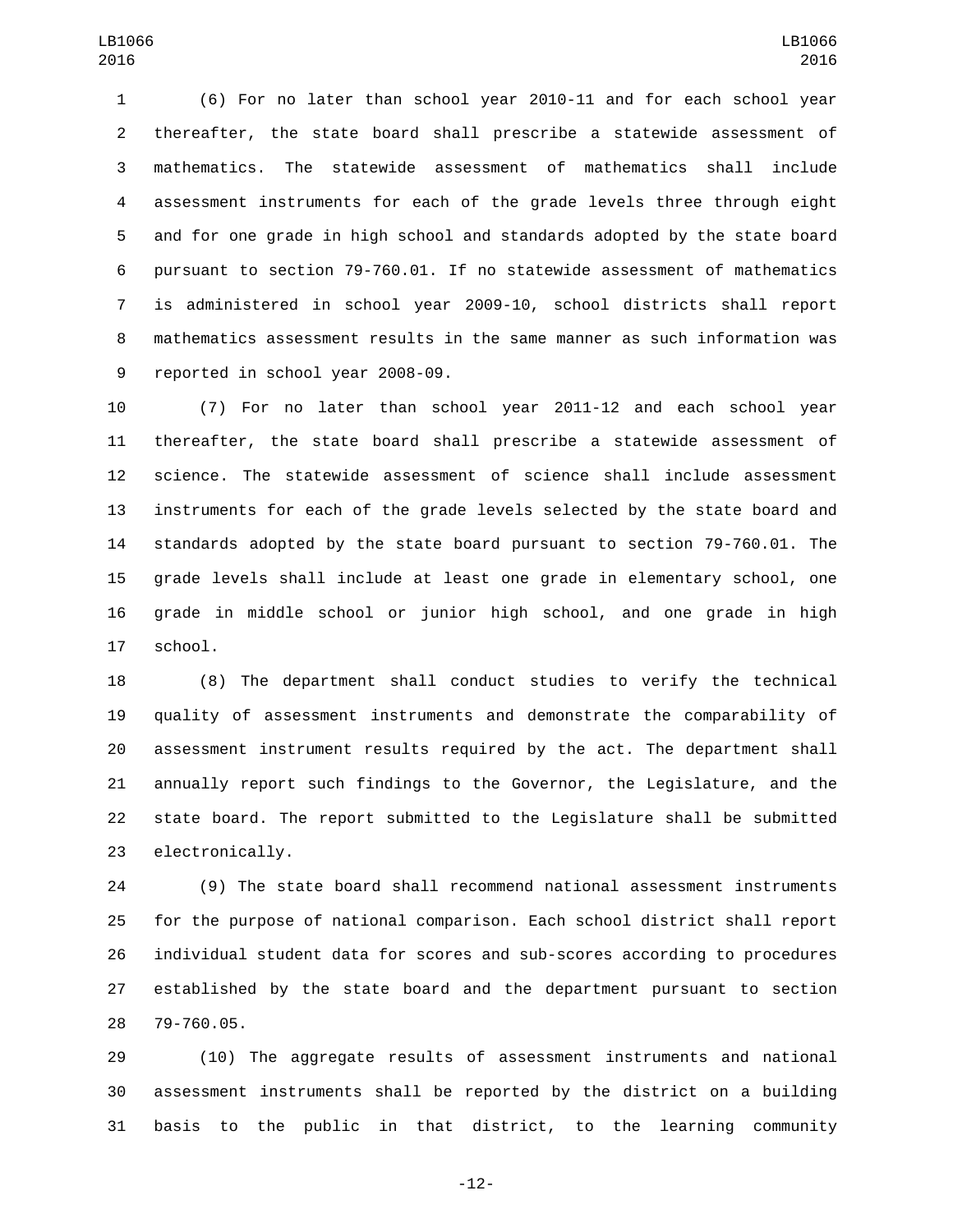coordinating council if such district is a member of a learning community, and to the department. Each learning community shall also report the aggregate results of any assessment instruments and national assessment instruments to the public in that learning community and to the department. The department shall report the aggregate results of any assessment instruments and national assessment instruments on a learning community, district, and building basis as part of the statewide 8 assessment and reporting system.

(11)(a) The assessment and reporting plan shall:

 (i) Provide for the confidentiality of the results of individual 11 students; and

(ii) Include all public schools and all public school students.

 (b) The state board shall adopt criteria for the inclusion of students with disabilities, students entering the school for the first time, and students with limited English proficiency.

 The department may determine appropriate accommodations for the assessment of students with disabilities or any student receiving special education programs and services pursuant to section 79-1139. Alternate academic achievement standards in reading, mathematics, and science and alternate assessment instruments aligned with the standards may be among the accommodations for students with severe cognitive disabilities.

22 (12) The state board may select additional grade levels, and 23 additional subject areas, or assessment instruments for statewide 24 assessment consistent instruments to comply with federal requirements.

 (13) The state board shall not require school districts to administer assessments or assessment instruments other than as prescribed by the act.

 (14) The state board shall appoint committees of teachers, from each appropriate subject area, and administrators to assist in the development of statewide assessment instruments required by the act.

Sec. 9. Section 79-772, Reissue Revised Statutes of Nebraska, is

-13-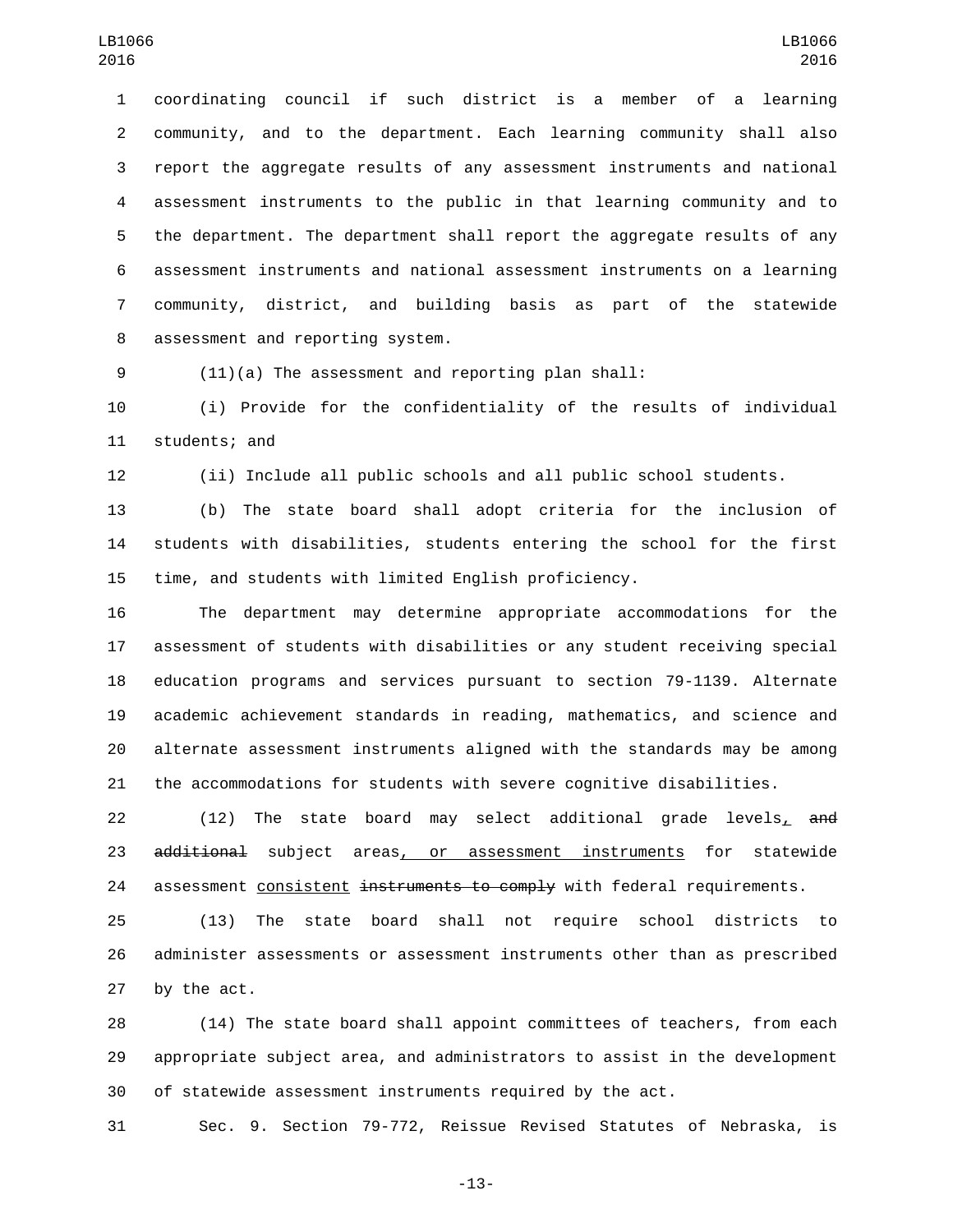79-772 Sections 79-772 to 79-775 shall be known and may be cited as 3 the Center for Student Leadership and Expanded Extended Learning Act.

 Sec. 10. Section 79-773, Reissue Revised Statutes of Nebraska, is 5 amended to read:

79-773 (1) The Legislature finds that:6

 (a) Since 1928, Nebraska students have benefited from participation in career education student organizations such as Nebraska FFA, Family Career and Community Leaders of America (FCCLA), Future Business Leaders of America (FBLA), Skills USA, Nebraska DECA, Educators Rising, and HOSA Future Health Professionals Health Occupations Students of America 12 (HOSA);

 (b) Research conducted in 2007 by the National Research Center for Career and Technical Education has documented a positive association between career education student organizations participation and academic motivation, academic engagement, grades, career self-efficacy, college 17 aspirations, and employability skills;

 (c) Long-term sustainability of the state associations of career education student organizations has a positive impact on Nebraska students and is in the best interests of the economic well-being of the 21 State of Nebraska;

 (d) Students in Nebraska schools should have opportunities to acquire academic, technical, and employability knowledge and skills 24 needed to meet the demands of a global economy;

 (e) Students benefit from the opportunities provided by career education student organizations to develop and demonstrate leadership skills that prepare them for civic, economic, and entrepreneurial 28 leadership roles;

29 (f) Students benefit from engaging in expanded-learning extended- learning experiences outside their normal classrooms that allow them to 31 apply their knowledge and skill in authentic real-world situations;

-14-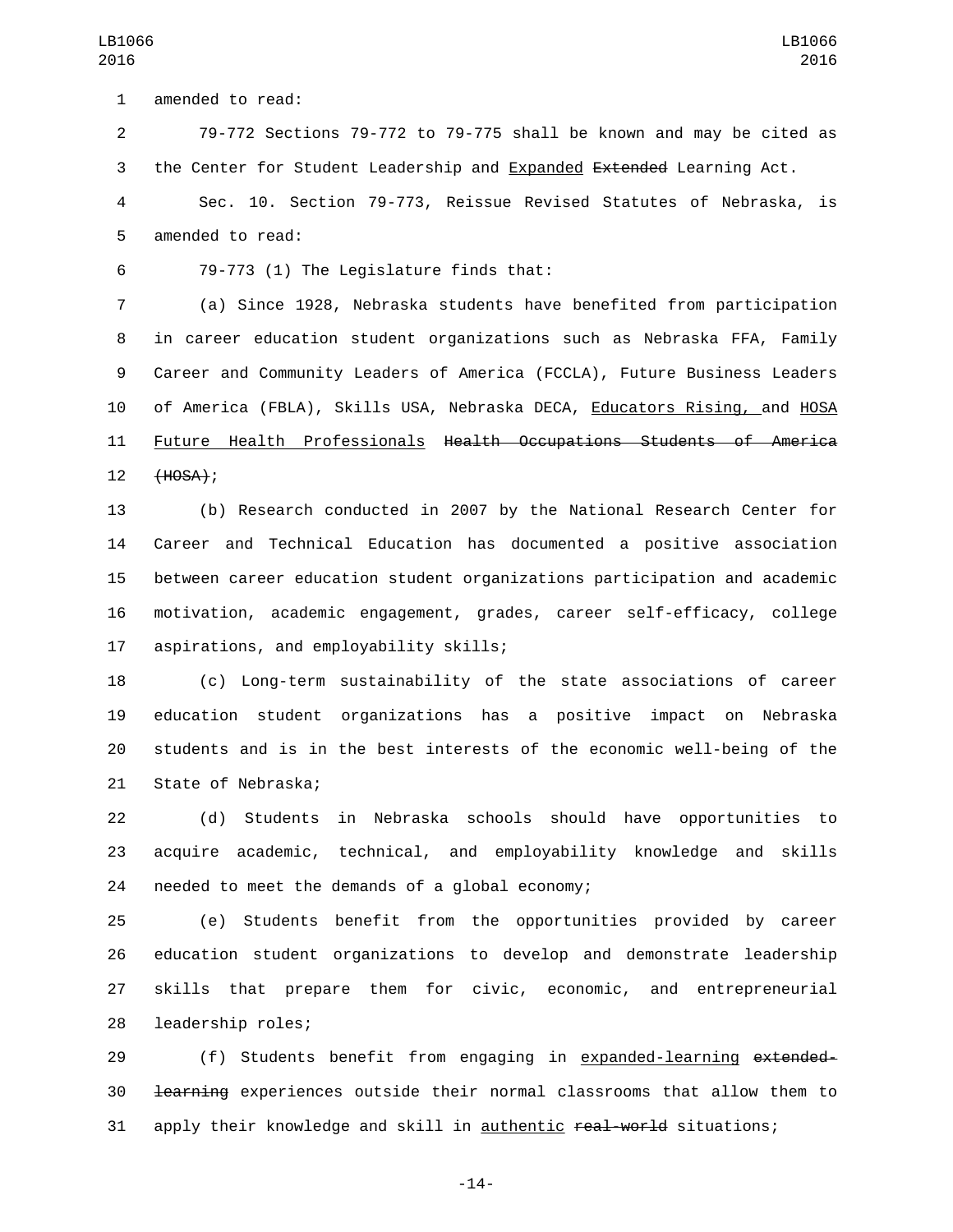(g) There is a need to establish and expand strategies and programs that enable young people to be college-ready and career-ready, build assets, and remain as productive citizens in their communities; and

 (h) There is a need to establish a statewide structure that supports existing and emerging curriculum and program offerings with student leadership development opportunities and experiences.

 (2) The Legislature recognizes that Nebraska must provide opportunities to educate young people with leadership and employability skills to (a) meet the needs of business and industry and remain economically viable, (b) educate and nurture future entrepreneurs for successful business ventures to diversify and strengthen our economic base, (c) foster rewarding personal development experiences that involve students in their communities and encourage them to return to their communities after completing postsecondary education, and (d) invest in and support the leadership development of our future state and community 16 civic leaders.

 Sec. 11. Section 79-774, Reissue Revised Statutes of Nebraska, is 18 amended to read:

 79-774 For purposes of the Center for Student Leadership and 20 Expanded Extended Learning Act:

 (1) Career and technical education means educational programs that support the development of knowledge and skill in the following areas: Agriculture, food, and natural resources; architecture and construction; arts, audiovisual, technology, and communication; business management and administration; education and training; finance; government and public administration; health science; hospitality and tourism; human services; information technology; law, public safety, and security; marketing; manufacturing; science, technology, engineering, and mathematics; and 29 transportation, distribution, and logistics;

 (2) Career education student organization means an organization for individuals enrolled in a career and technical education program that

-15-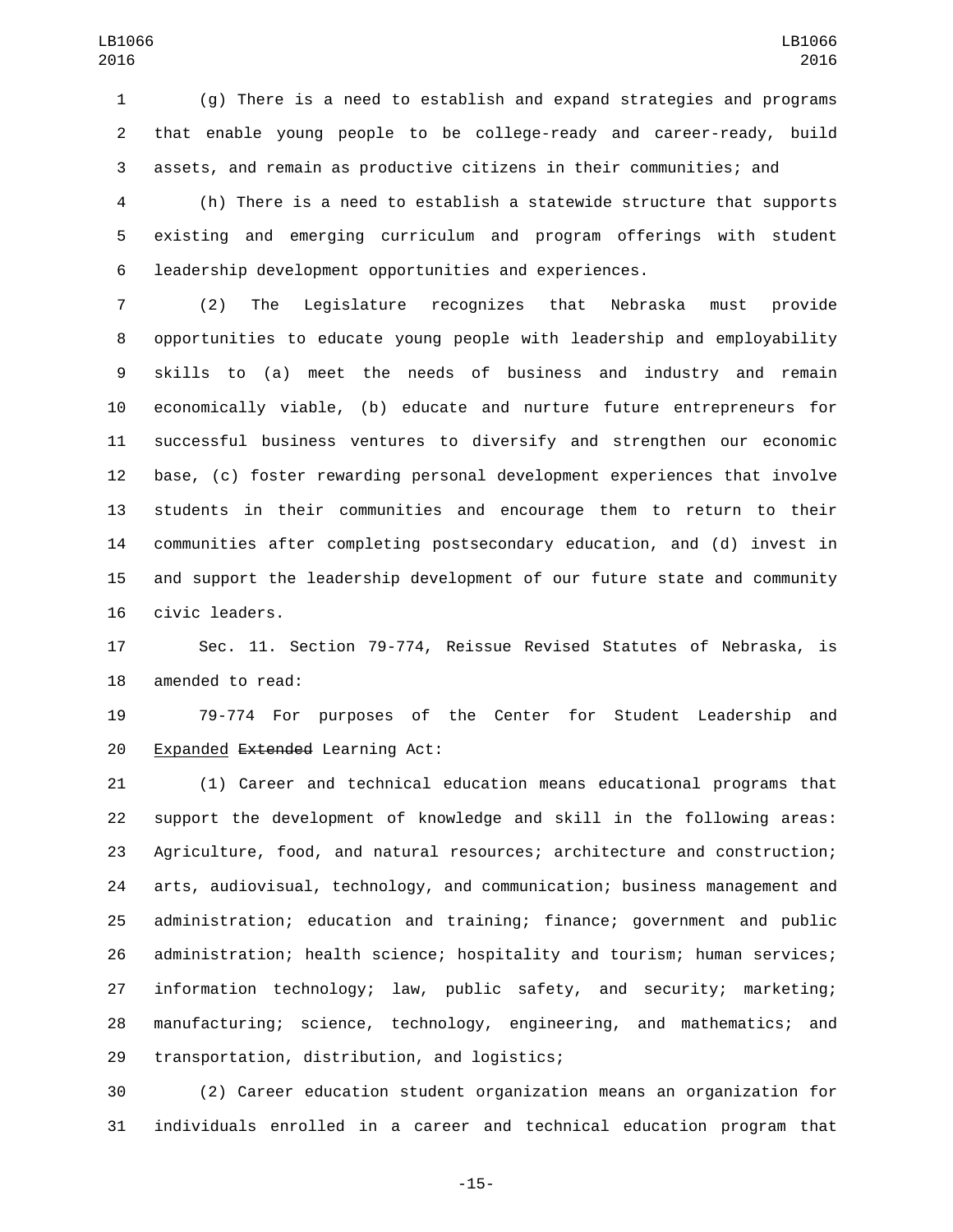engages career and technical education activities as an integral part of 2 the instructional program; and

 (3) Expanded Extended learning means school-based or school-linked activities and programs that utilize school-community partnerships to expand opportunities for students to participate in educational activities outside the normal classroom.6

 Sec. 12. Section 79-775, Reissue Revised Statutes of Nebraska, is 8 amended to read:

 79-775 The purpose of the Center for Student Leadership and Expanded Extended Learning Act is to provide state support for establishing and maintaining within the State Department of Education the Center for 12 Student Leadership and Expanded Extended Learning. The center shall provide ongoing financial and administrative support for state leadership and administration of Nebraska career education student organizations, create and coordinate opportunities for students to participate in educational activities outside the normal classroom, and partner with state and local organizations to share research and identify best practices that can be disseminated to schools and community 19 organizations.

 Sec. 13. Section 79-8,137.01, Revised Statutes Supplement, 2015, is 21 amended to read:

 79-8,137.01 The Enhancing Excellence in Teaching Program is created. For purposes of the Enhancing Excellence in Teaching Program:

(1) Department means the State Department of Education;

 (2) Eligible graduate program means a program of study offered by an eligible institution which results in obtaining a graduate degree or a graduate course of study leading to an endorsement in a shortage area 28 specified by the State Board of Education;

 (3) Eligible institution means a not-for-profit college or university which (a) is located in Nebraska, (b) is accredited by a regional accrediting agency recognized by the United States Department of

-16-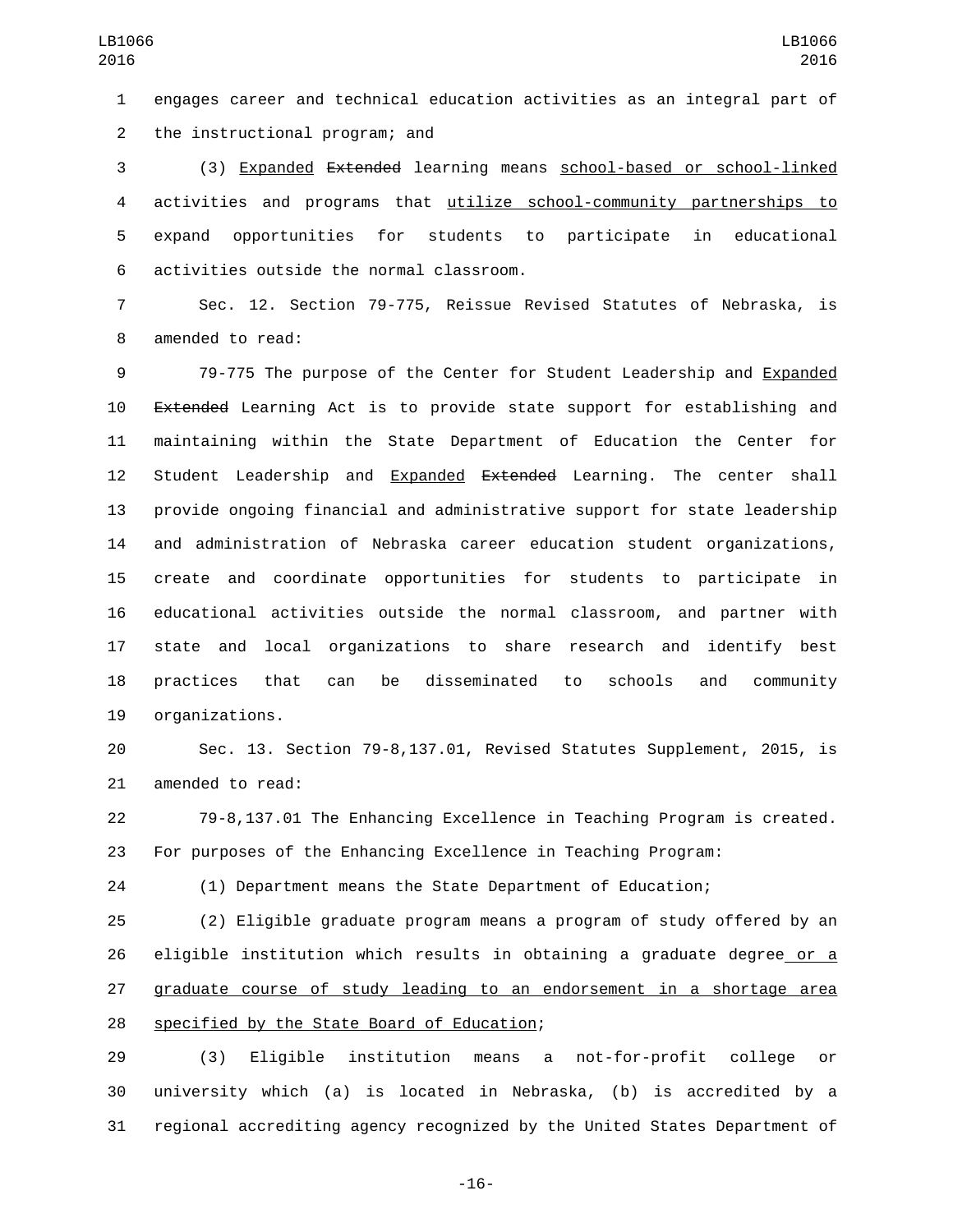Education as determined to be acceptable by the State Board of Education, (c) has a teacher education program, and (d) if a privately funded college or university, has not opted out of the Enhancing Excellence in Teaching Program pursuant to rules and regulations;

 (4) Eligible student means an individual who (a) is a certificated teacher employed to teach in an approved or accredited school in 7 Nebraska, (b) is enrolled in an eligible graduate program, <del>including a</del> course of study leading to an endorsement in a shortage area specified by the State Board of Education, (c) if enrolled at a state-funded eligible institution, is a resident student as described in section 85-502 or, if enrolled in a privately funded eligible institution, would be deemed a resident student if enrolled in a state-funded eligible institution, (d) is majoring in a shortage area, curriculum and instruction, a subject area in which the individual already holds a secular teaching endorsement, or a subject area that will result in an additional secular teaching endorsement which the superintendent of the school district or head administrator of the private, denominational, or parochial school employing the individual believes will be beneficial to the students of such school district or school as evidenced by a statement signed by the superintendent or head administrator, and (e) is applying for a loan pursuant to the Enhancing Excellence in Teaching Program to be received at a time other than during fiscal year 2011-12 or 2012-13;

 (5) Majoring in a shortage area or subject area means pursuing a degree or course of study which will allow an individual to be properly endorsed to teach in such shortage area or subject area; and

 (6) Shortage area means a secular field of teaching or endorsement area for which there is a shortage, as determined by the department, of properly endorsed teachers at the time the borrower first receives funds pursuant to the Enhancing Excellence in Teaching Program.

 Sec. 14. Section 79-8,137.03, Revised Statutes Supplement, 2015, is 31 amended to read:

-17-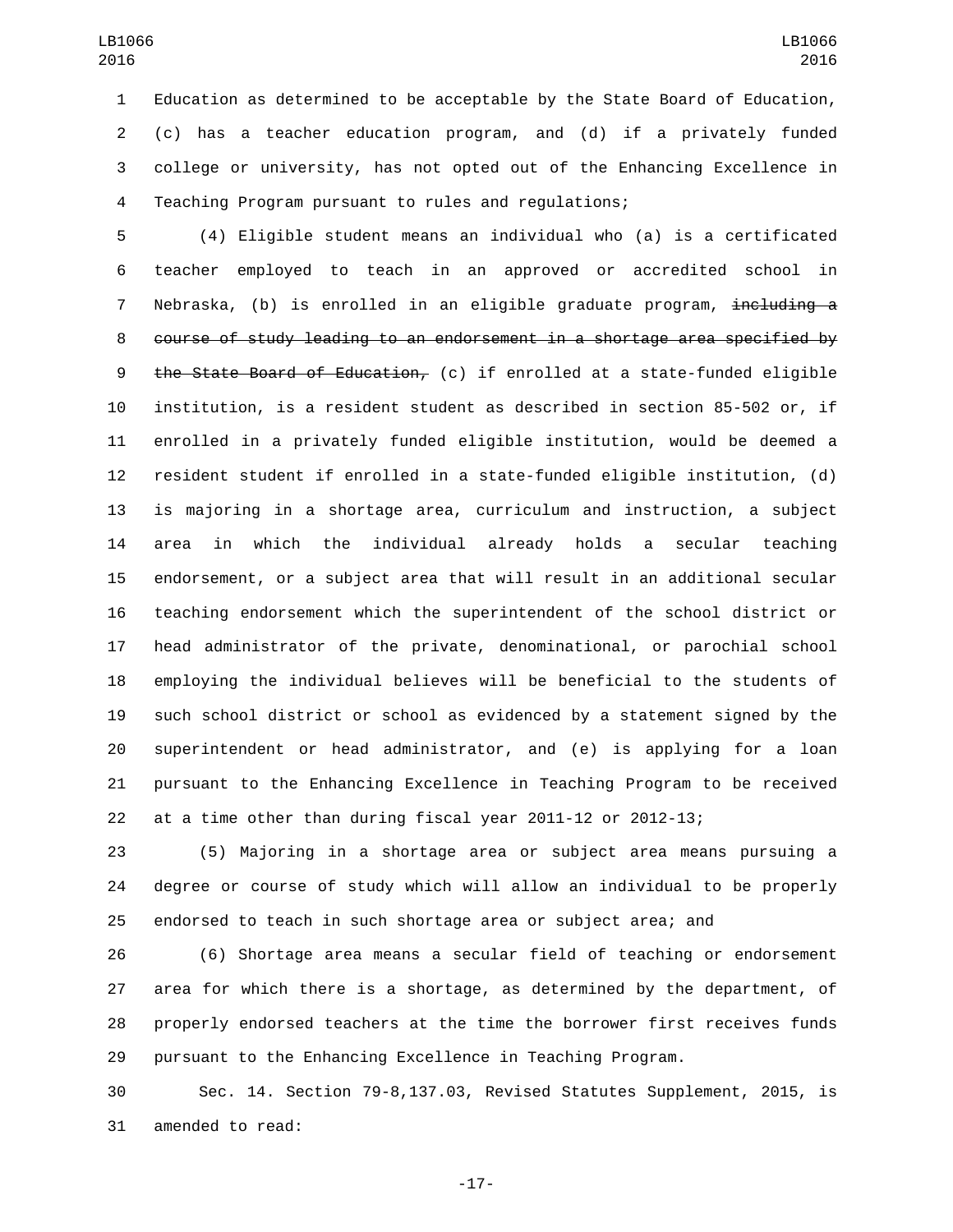79-8,137.03 (1) The department shall administer the Enhancing Excellence in Teaching Program either directly or by contracting with 3 public or private entities.

(2) To be eligible for the program, an eligible student shall:

 (a) Agree to complete an eligible graduate or endorsement program at an eligible institution and to complete the program on which the applicant's eligibility is based as determined by the department; and

 (b) Commit to teach in an accredited or approved public or private school in Nebraska upon successful completion of the eligible graduate or 10 endorsement program for which the applicant is applying to the Enhancing Excellence in Teaching Program and to maintaining certification pursuant 12 to sections 79-806 to 79-815.

 (3) Eligible students may apply on an annual basis for loans in an amount of not more than one hundred seventy-five dollars per credit hour. Loans awarded to individual students shall not exceed a cumulative period exceeding five consecutive years. Loans shall only be awarded through the department. Loans shall be funded pursuant to section 79-8,137.05.

 Sec. 15. Section 79-8,137.04, Revised Statutes Supplement, 2015, is 19 amended to read:

 79-8,137.04 (1) Prior to receiving any money from a loan pursuant to the Enhancing Excellence in Teaching Program, an eligible student shall enter into a contract with the department. Such contract shall be exempt from the requirements of sections 73-501 to 73-510. The contract shall require that if (a) the borrower is not employed as a full-time teacher teaching in an approved or accredited school in Nebraska for a time period equal to the number of years required for loan forgiveness pursuant to subsection (2) of this section or (b) the borrower does not complete the requirements for graduation within five consecutive years after receiving the initial loan under the program, then the loan shall be repaid, with interest at the rate fixed pursuant to section 45-103 accruing as of the date the borrower signed the contract and actual

-18-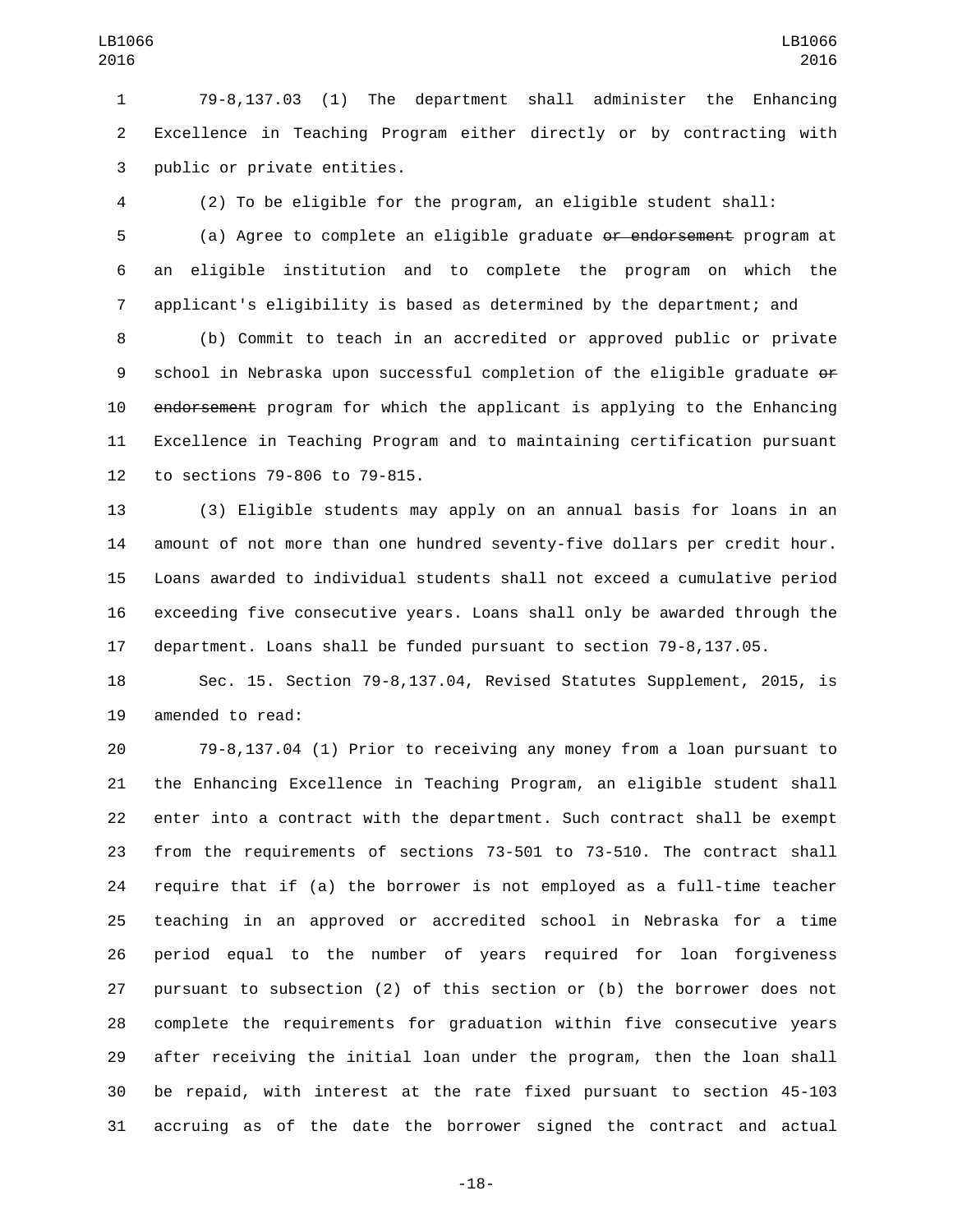collection costs as determined by the department. If a borrower fails to remain enrolled at an eligible institution or otherwise fails to meet the requirements of an eligible student, repayment of the loan shall commence within six months after such change in eligibility. The State Board of Education may by rules and regulations provide for exceptions to the conditions of repayment pursuant to this subsection based upon mitigating 7 circumstances.

 (2)(a) If the borrower (i) successfully completes the eligible graduate or endorsement program for which the borrower is receiving a forgivable loan pursuant to the Enhancing Excellence in Teaching Program and maintains certification pursuant to sections 79-806 to 79-815, (ii) maintains employment as a teacher in an approved or accredited school in this state, and (iii) otherwise meets the requirements of the contract, payments shall be suspended for the number of years that the borrower is required to remain employed as a teacher in this state under the 16 contract.

17 (b) For <u>recipients who received funds for the first time</u> funds 18 received prior to July 1, 2016, beginning after the first two years of teaching full-time in Nebraska following graduation for the degree for which the loan was received, for each year that the borrower teaches full-time in Nebraska pursuant to the contract, the loan shall be forgiven in an amount equal to three thousand dollars, except that if the borrower teaches full-time in a school district that is in a local system classified as very sparse as defined in section 79-1003, teaches in a school building that provides free meals to all students pursuant to the community eligibility provision, teaches in a school building in which at least forty percent of the students are poverty students as defined in section 79-1003, or teaches in an accredited or approved private school in Nebraska in which at least forty percent of the enrolled students qualified for free lunches as determined by the most recent data available from the department, payments shall be forgiven each year in an

-19-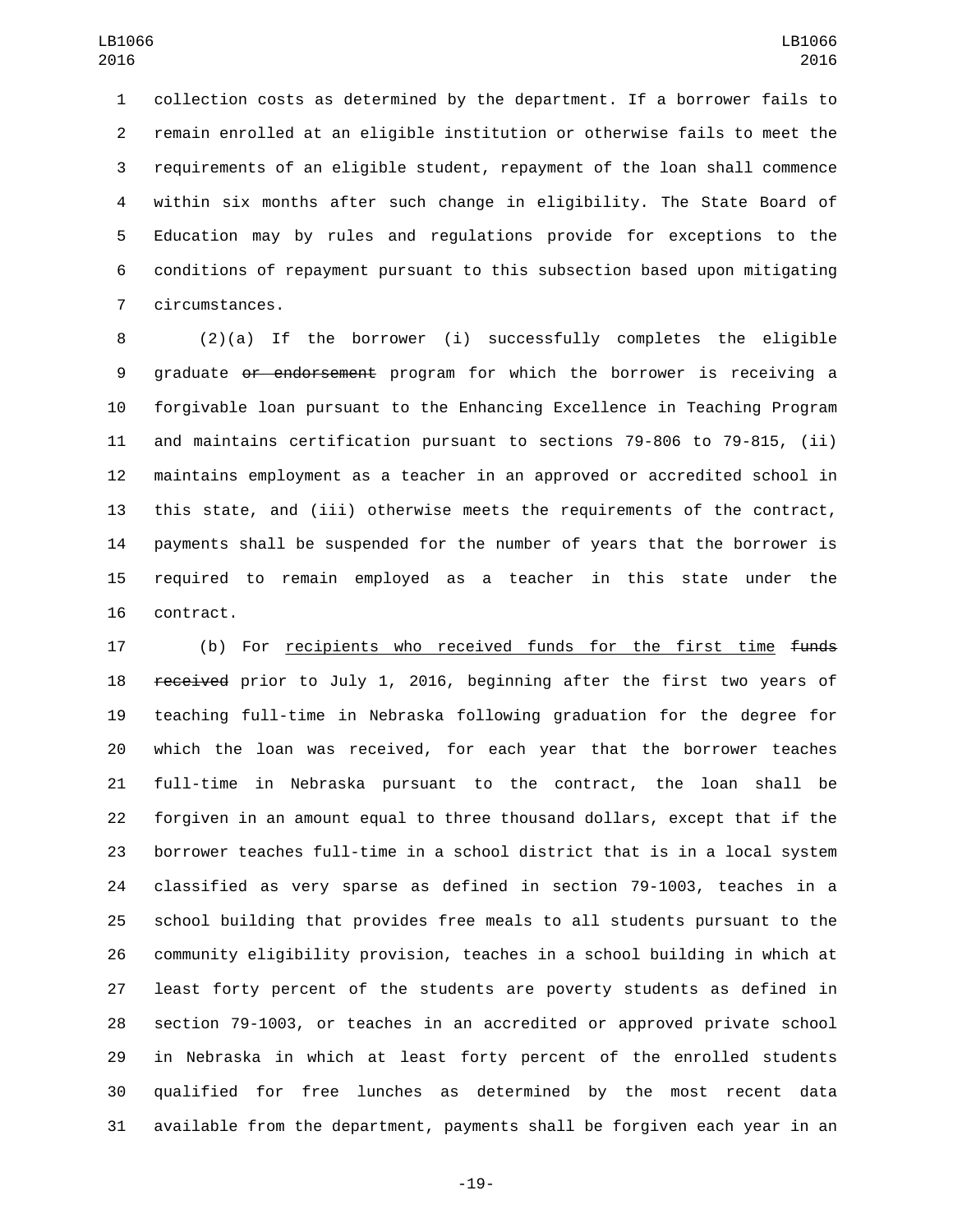1 amount equal to six thousand dollars.

 (c) For recipients who received funds for the first time funds 3 received on or after July 1, 2016, beginning after the first two years of teaching full-time in Nebraska following completion of the eligible 5 graduate program <del>graduation for the degree</del> for which the loan was received, for each year that the borrower teaches full-time in Nebraska pursuant to the contract, the loan shall be forgiven in an amount equal to one thousand five hundred dollars, except that if the borrower teaches full-time in a school district that is in a local system classified as very sparse as defined in section 79-1003, teaches in a school building 11 in which at least forty percent of the formula students are poverty students as defined in section 79-1003, teaches in a school building that provides free meals to all students pursuant to the community eligibility provision, or teaches in an accredited private school or educational service unit or an approved private school in Nebraska in which at least forty percent of the enrolled students qualified for free lunches as determined by the most recent data available from the department, payments shall be forgiven each year in an amount equal to one thousand five hundred dollars for the first year of loan forgiveness and three thousand dollars for each year of loan forgiveness thereafter.

 Sec. 16. Section 79-1003, Revised Statutes Supplement, 2015, is 22 amended to read:

 79-1003 For purposes of the Tax Equity and Educational Opportunities 24 Support Act:

 (1) Adjusted general fund operating expenditures means (a) for school fiscal years 2013-14 through 2015-16, the difference of the general fund operating expenditures as calculated pursuant to subdivision (23) of this section increased by the cost growth factor calculated pursuant to section 79-1007.10, minus the transportation allowance, special receipts allowance, poverty allowance, limited English proficiency allowance, distance education and telecommunications

-20-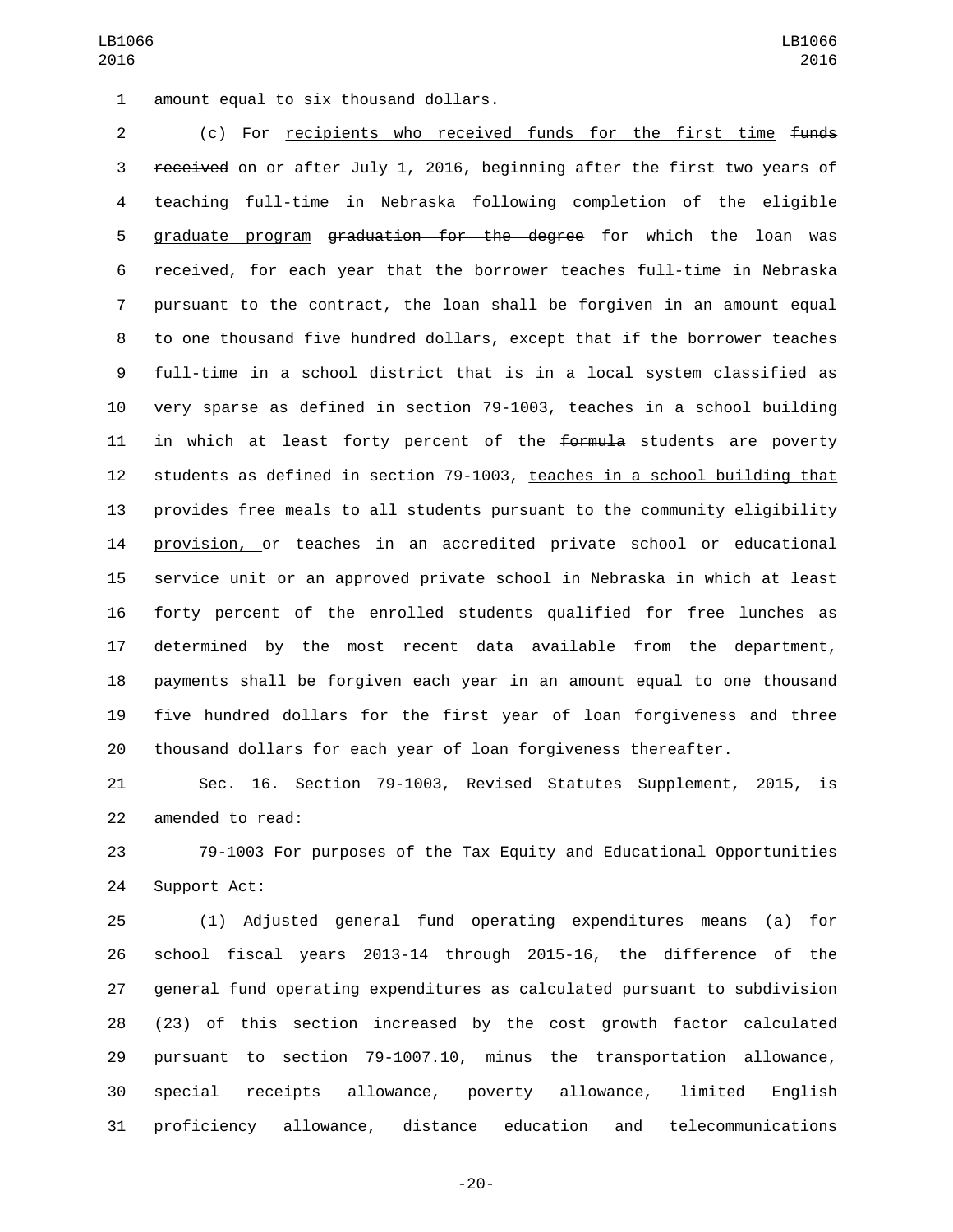allowance, elementary site allowance, summer school allowance, instructional time allowance, teacher education allowance, and focus school and program allowance, and (b) for school fiscal year 2016-17 and each school fiscal year thereafter, the difference of the general fund operating expenditures as calculated pursuant to subdivision (23) of this section increased by the cost growth factor calculated pursuant to section 79-1007.10, minus the transportation allowance, special receipts allowance, poverty allowance, limited English proficiency allowance, distance education and telecommunications allowance, elementary site allowance, summer school allowance, best practices allowance, and focus 11 school and program allowance;

 (2) Adjusted valuation means the assessed valuation of taxable property of each local system in the state, adjusted pursuant to the adjustment factors described in section 79-1016. Adjusted valuation means the adjusted valuation for the property tax year ending during the school fiscal year immediately preceding the school fiscal year in which the aid based upon that value is to be paid. For purposes of determining the local effort rate yield pursuant to section 79-1015.01, adjusted valuation does not include the value of any property which a court, by a final judgment from which no appeal is taken, has declared to be 21 nontaxable or exempt from taxation;

 (3) Allocated income tax funds means the amount of assistance paid to a local system pursuant to section 79-1005.01 as adjusted by the minimum levy adjustment pursuant to section 79-1008.02;

 (4) Average daily membership means the average daily membership for grades kindergarten through twelve attributable to the local system, as provided in each district's annual statistical summary, and includes the proportionate share of students enrolled in a public school instructional 29 program on less than a full-time basis;

 (5) Base fiscal year means the first school fiscal year following the school fiscal year in which the reorganization or unification

-21-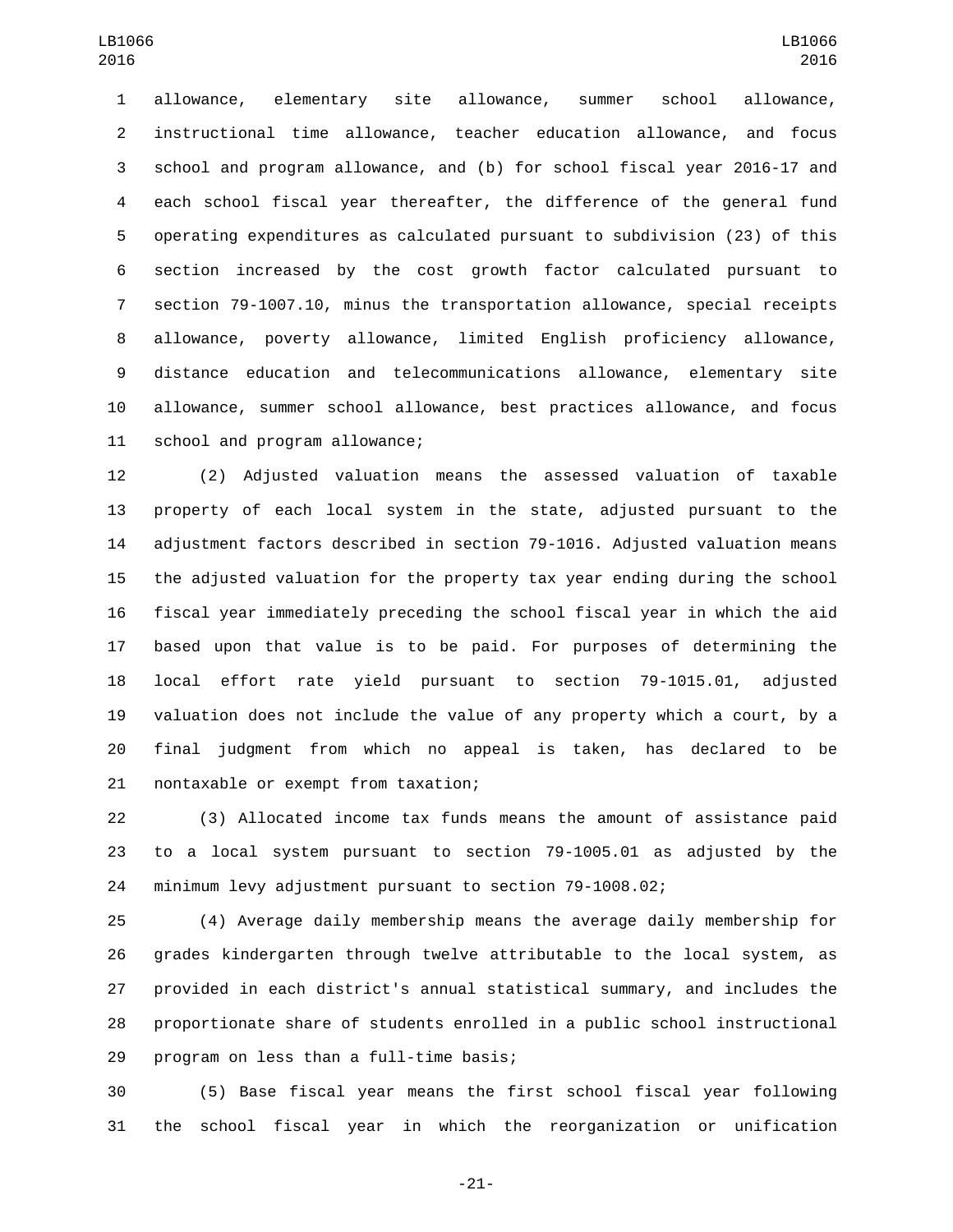1 occurred;

(6) Board means the school board of each school district;

 (7) Categorical funds means funds limited to a specific purpose by federal or state law, including, but not limited to, Title I funds, Title VI funds, federal vocational education funds, federal school lunch funds, Indian education funds, Head Start funds, and funds from the Education Innovation Fund. Categorical funds does not include funds received pursuant to section 79-1028.02 or 79-1028.04;8

 (8) Consolidate means to voluntarily reduce the number of school districts providing education to a grade group and does not include 11 dissolution pursuant to section 79-498;

 (9) Converted contract means an expired contract that was in effect for at least fifteen school years beginning prior to school year 2012-13 for the education of students in a nonresident district in exchange for tuition from the resident district when the expiration of such contract results in the nonresident district educating students, who would have been covered by the contract if the contract were still in effect, as option students pursuant to the enrollment option program established in 19 section 79-234;

 (10) Converted contract option student means a student who will be an option student pursuant to the enrollment option program established in section 79-234 for the school fiscal year for which aid is being calculated and who would have been covered by a converted contract if the contract were still in effect and such school fiscal year is the first school fiscal year for which such contract is not in effect;

(11) Department means the State Department of Education;

 (12) District means any Class I, II, III, IV, V, or VI school district and, beginning with the calculation of state aid for school fiscal year 2011-12 and each school fiscal year thereafter, a unified 30 system as defined in section 79-4,108;

(13) Ensuing school fiscal year means the school fiscal year

-22-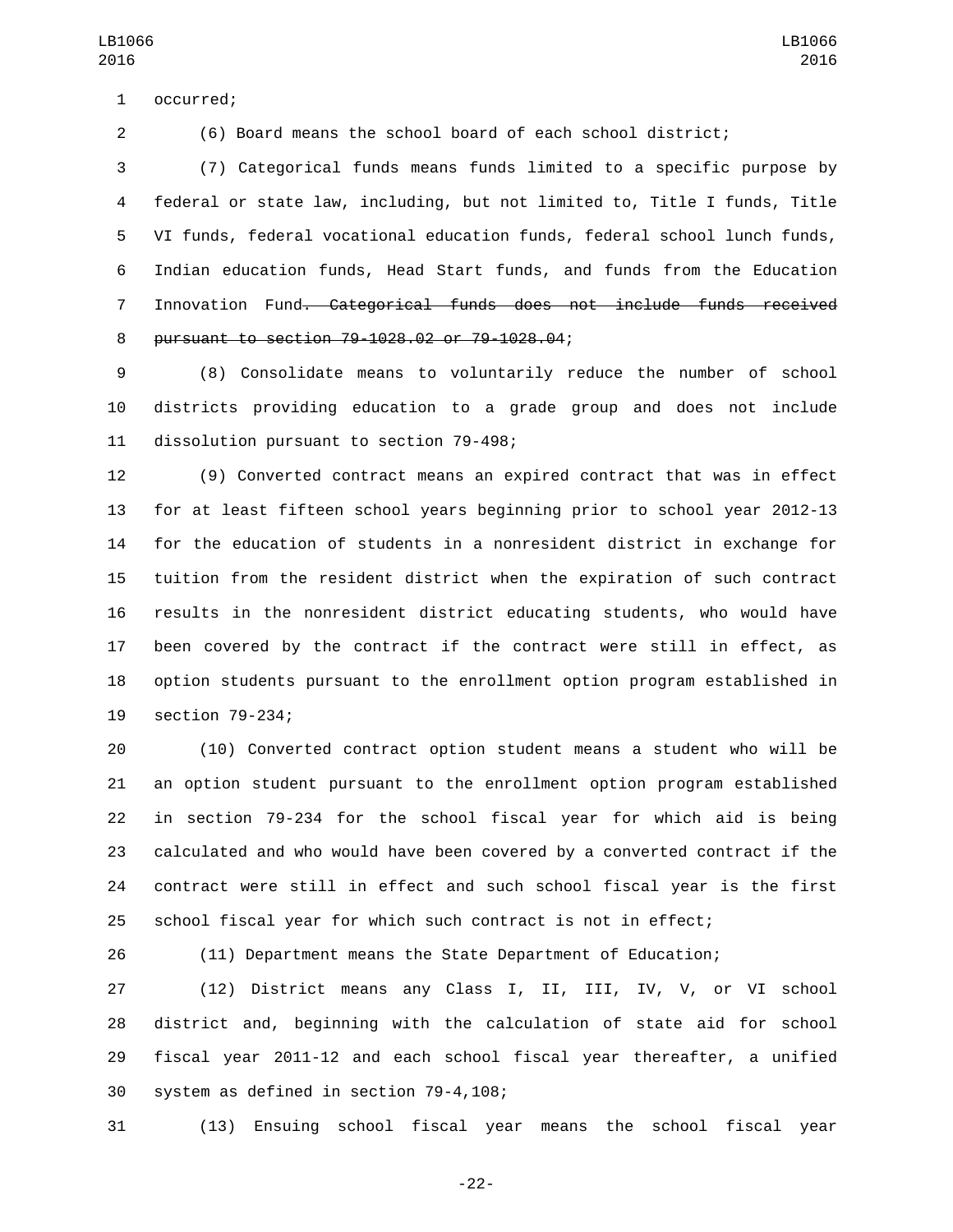1 following the current school fiscal year;

 (14) Equalization aid means the amount of assistance calculated to be paid to a local system pursuant to sections 79-1007.11 to 79-1007.23, 79-1007.25, 79-1008.01 to 79-1022, and 79-1022.02, 79-1028.02, and 5 79-1028.04;

 (15) Fall membership means the total membership in kindergarten through grade twelve attributable to the local system as reported on the fall school district membership reports for each district pursuant to 9 section 79-528;

 (16) Fiscal year means the state fiscal year which is the period 11 from July 1 to the following June 30;

12 (17) Formula students means:

 (a) For state aid certified pursuant to section 79-1022, the sum of the product of fall membership from the school fiscal year immediately preceding the school fiscal year in which the aid is to be paid multiplied by the average ratio of average daily membership to fall membership for the second school fiscal year immediately preceding the school fiscal year in which the aid is to be paid and the prior two school fiscal years plus sixty percent of the qualified early childhood education fall membership plus tuitioned students from the school fiscal year immediately preceding the school fiscal year in which aid is to be paid minus the product of the number of students enrolled in kindergarten that is not full-day kindergarten from the fall membership multiplied by 24 0.5; and

 (b) For the final calculation of state aid pursuant to section 79-1065, the sum of average daily membership plus sixty percent of the qualified early childhood education average daily membership plus tuitioned students minus the product of the number of students enrolled in kindergarten that is not full-day kindergarten from the average daily membership multiplied by 0.5 from the school fiscal year immediately preceding the school fiscal year in which aid was paid;

-23-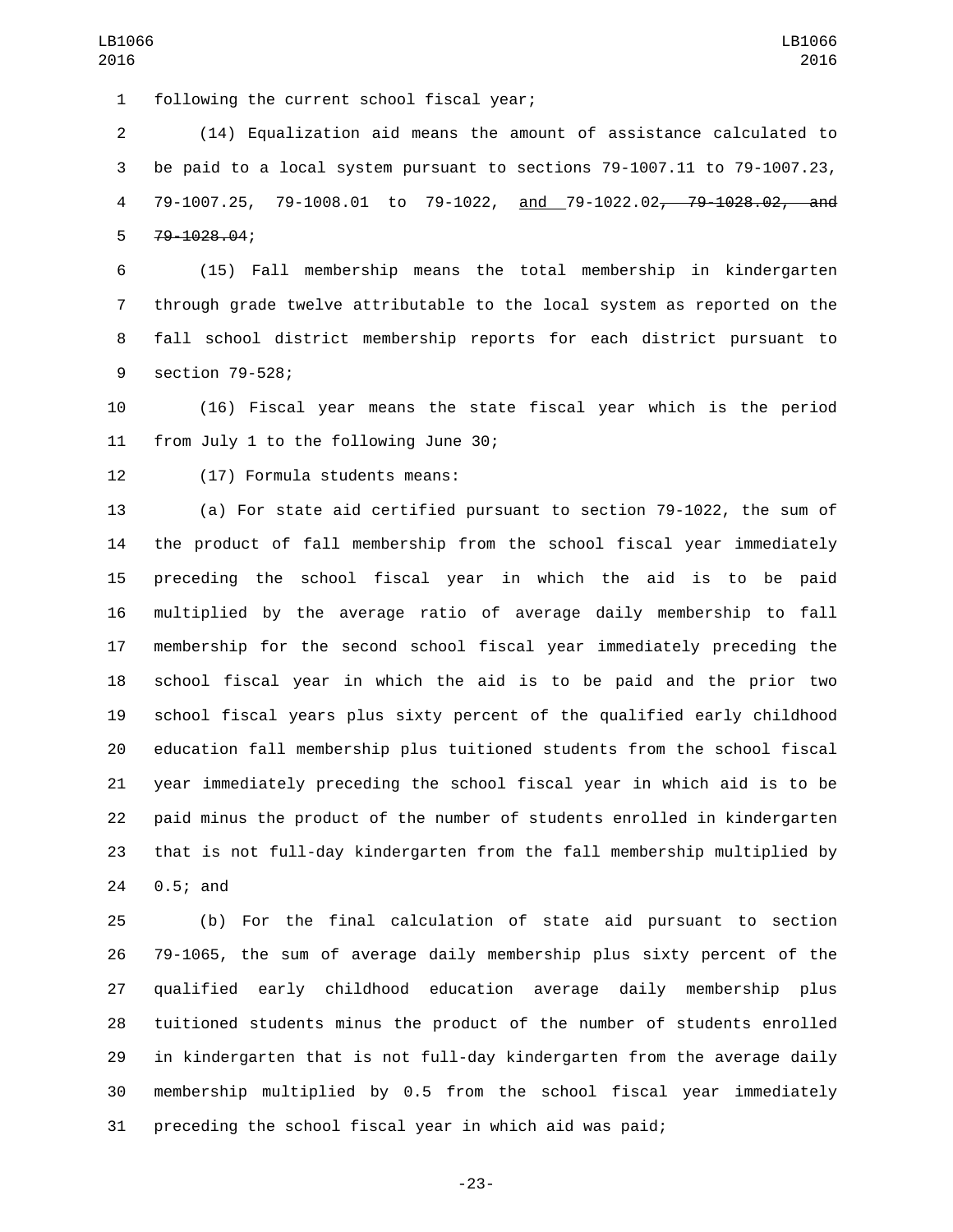(18) Free lunch and free milk calculated student means, for school fiscal year 2016-17 and each school fiscal year thereafter, using the most recent data available on November 1 of the school fiscal year immediately preceding the school fiscal year in which aid is to be paid, (a) a student who qualified for free lunches or free milk and attended a school that uses information collected from parents and guardians pursuant to section 79-10,143 to determine such qualifications pursuant to the federal Richard B. Russell National School Lunch Act, 42 U.S.C. 1751 et seq., and the federal Child Nutrition Act of 1966, 42 U.S.C. 1771 et seq., as such acts and sections existed on January 1, 2015, and rules and regulations adopted thereunder, plus (b) the product of the students who attend a school that provides free meals to all students pursuant to the community eligibility provision multiplied by the identified student percentage calculated pursuant to such federal provision;

 (19) Free lunch and free milk student means, for school fiscal years prior to school fiscal year 2016-17, a student who qualified for free lunches or free milk from the most recent data available on November 1 of the school fiscal year immediately preceding the school fiscal year in 19 which aid is to be paid;

 (20) Full-day kindergarten means kindergarten offered by a district for at least one thousand thirty-two instructional hours;

 (21) General fund budget of expenditures means the total budget of disbursements and transfers for general fund purposes as certified in the budget statement adopted pursuant to the Nebraska Budget Act, except that for purposes of the limitation imposed in section 79-1023 and the calculation pursuant to subdivision (2) of section 79-1027.01, the general fund budget of expenditures does not include any special grant funds, exclusive of local matching funds, received by a district;

 (22) General fund expenditures means all expenditures from the 30 general fund;

(23) General fund operating expenditures means for state aid

-24-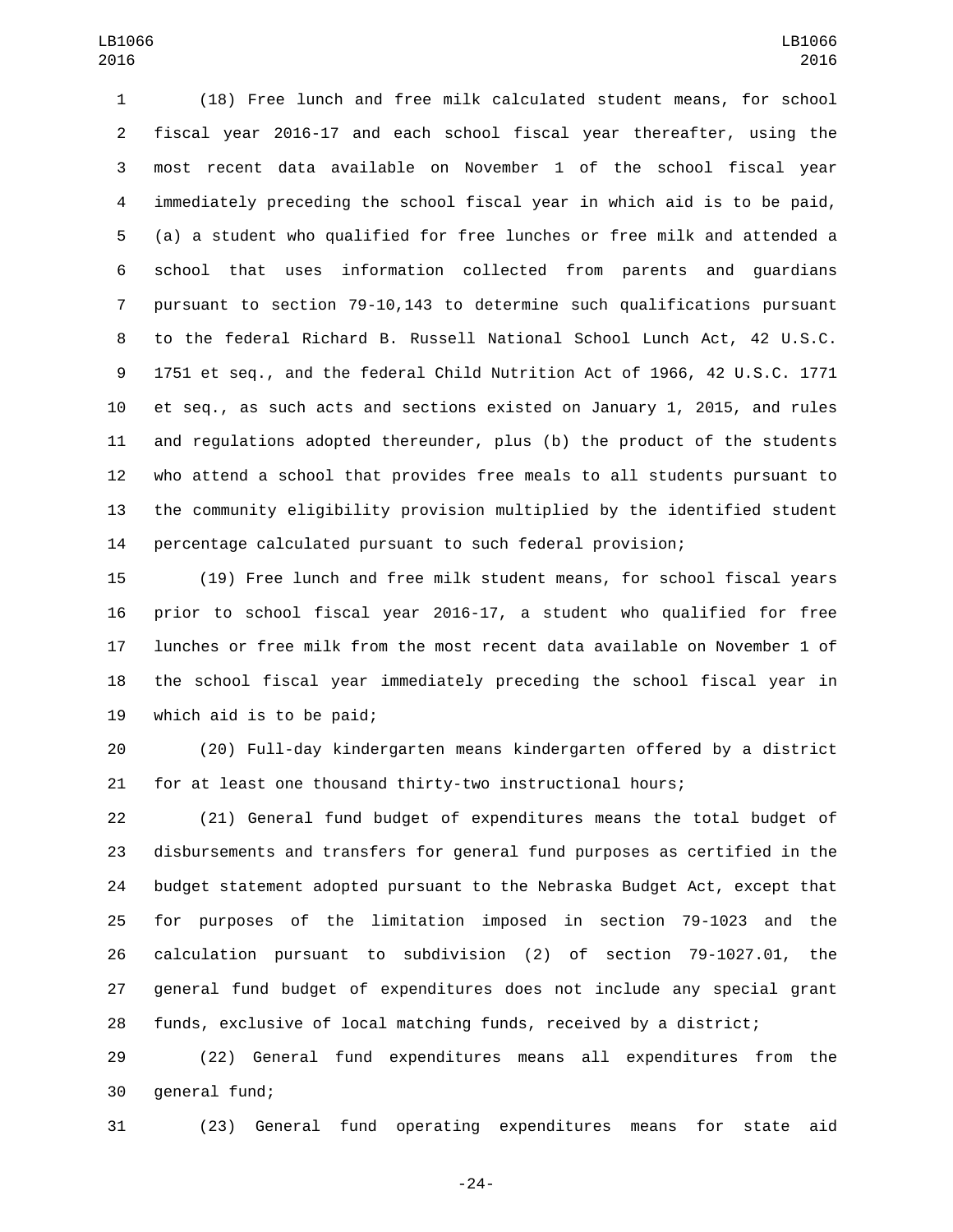calculated for school fiscal years 2012-13 and each school fiscal year thereafter, as reported on the annual financial report for the second school fiscal year immediately preceding the school fiscal year in which aid is to be paid, the total general fund expenditures minus (a) the amount of all receipts to the general fund, to the extent that such receipts are not included in local system formula resources, from early childhood education tuition, summer school tuition, educational entities as defined in section 79-1201.01 for providing distance education courses through the Educational Service Unit Coordinating Council to such educational entities, private foundations, individuals, associations, charitable organizations, the textbook loan program authorized by section 79-734, federal impact aid, and levy override elections pursuant to section 77-3444, (b) the amount of expenditures for categorical funds, tuition paid, transportation fees paid to other districts, adult education, community services, redemption of the principal portion of general fund debt service, retirement incentive plans authorized by section 79-855, and staff development assistance authorized by section 79-856, (c) the amount of any transfers from the general fund to any bond fund and transfers from other funds into the general fund, (d) any legal expenses in excess of fifteen-hundredths of one percent of the formula need for the school fiscal year in which the expenses occurred, (e) expenditures to pay for sums agreed to be paid by a school district to certificated employees in exchange for a voluntary termination occurring prior to July 1, 2009, occurring on or after the last day of the 2010-11 school year and prior to the first day of the 2013-14 school year, or, to the extent that a district has demonstrated to the State Board of Education pursuant to section 79-1028.01 that the agreement will result in a net savings in salary and benefit costs to the school district over a five-year period, occurring on or after the first day of the 2013-14 school year, (f)(i) expenditures to pay for employer contributions pursuant to subsection (2) of section 79-958 to the School Employees

-25-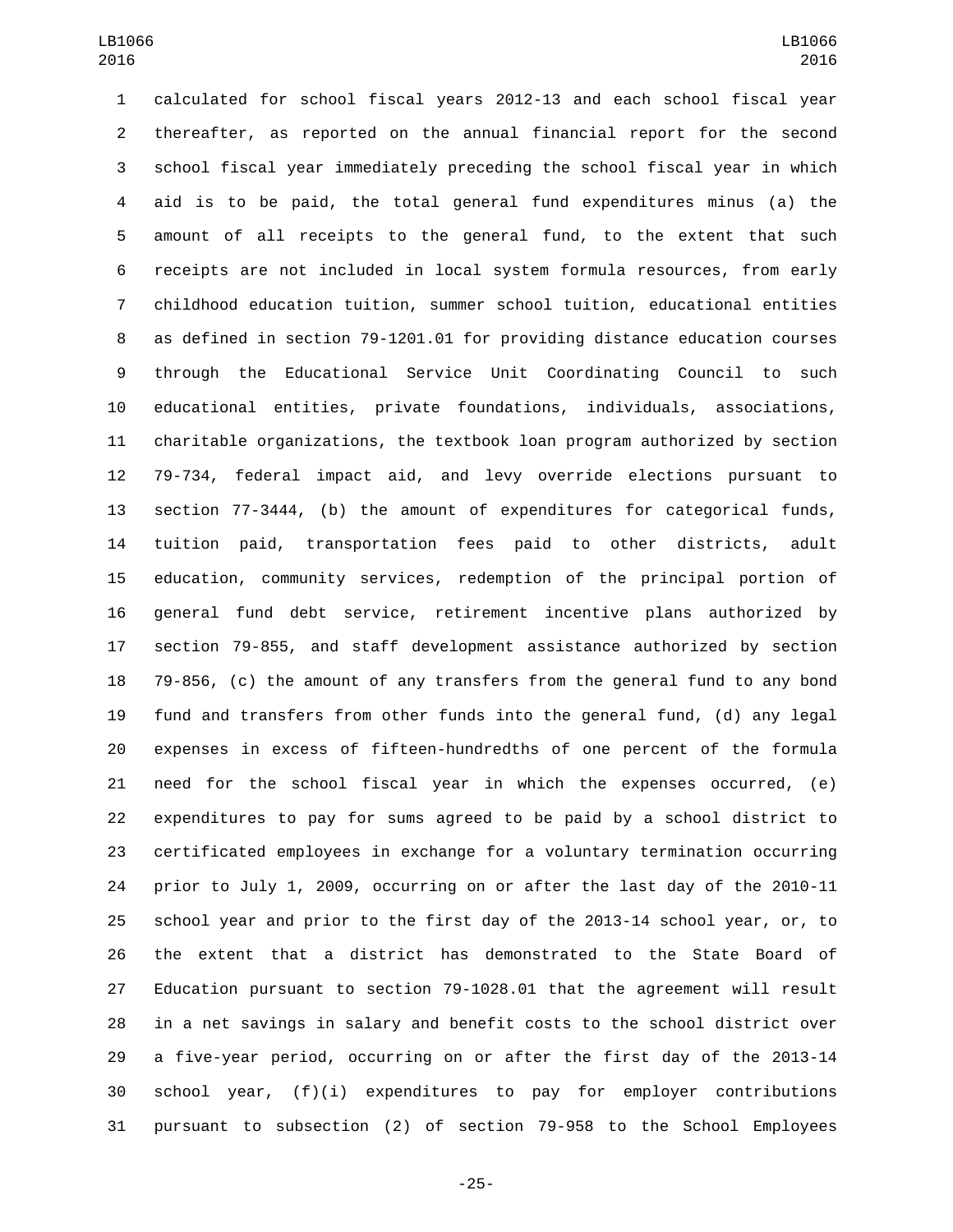Retirement System of the State of Nebraska to the extent that such expenditures exceed the employer contributions under such subsection that would have been made at a contribution rate of seven and thirty-five hundredths percent or (ii) expenditures to pay for school district contributions pursuant to subdivision (1)(c)(i) of section 79-9,113 to the retirement system established pursuant to the Class V School Employees Retirement Act to the extent that such expenditures exceed the school district contributions under such subdivision that would have been made at a contribution rate of seven and thirty-seven hundredths percent, and (g) any amounts paid by the district for lobbyist fees and expenses reported to the Clerk of the Legislature pursuant to section 49-1483.

 For purposes of this subdivision (23) of this section, receipts from levy override elections shall equal ninety-nine percent of the difference of the total general fund levy minus a levy of one dollar and five cents per one hundred dollars of taxable valuation multiplied by the assessed valuation for school districts that have voted pursuant to section 77-3444 to override the maximum levy provided pursuant to section 18 77-3442;

 (24) High school district means a school district providing instruction in at least grades nine through twelve;

 (25) Income tax liability means the amount of the reported income tax liability for resident individuals pursuant to the Nebraska Revenue Act of 1967 less all nonrefundable credits earned and refunds made;

 (26) Income tax receipts means the amount of income tax collected pursuant to the Nebraska Revenue Act of 1967 less all nonrefundable 26 credits earned and refunds made;

 (27) Limited English proficiency students means the number of students with limited English proficiency in a district from the most recent data available on November 1 of the school fiscal year preceding the school fiscal year in which aid is to be paid plus the difference of such students with limited English proficiency minus the average number

-26-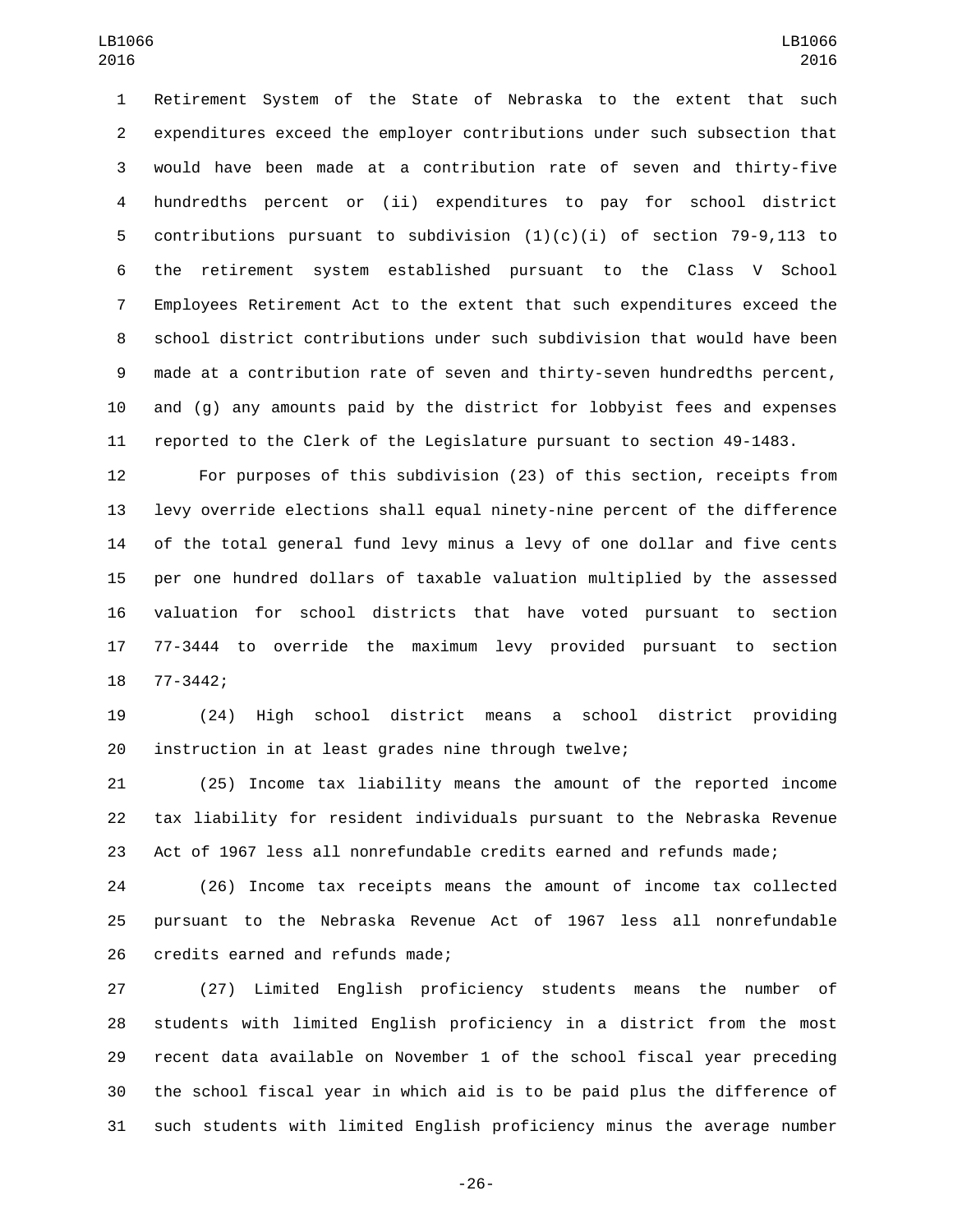of limited English proficiency students for such district, prior to such addition, for the three immediately preceding school fiscal years if such 3 difference is greater than zero;

 (28) Local system means a learning community for purposes of calculation of state aid for the second full school fiscal year after becoming a learning community and each school fiscal year thereafter, a unified system, a Class VI district and the associated Class I districts, or a Class II, III, IV, or V district and any affiliated Class I districts or portions of Class I districts. The membership, expenditures, and resources of Class I districts that are affiliated with multiple high school districts will be attributed to local systems based on the percent of the Class I valuation that is affiliated with each high school 13 district;

 (29) Low-income child means (a) for school fiscal years prior to 2016-17, a child under nineteen years of age living in a household having an annual adjusted gross income for the second calendar year preceding the beginning of the school fiscal year for which aid is being calculated equal to or less than the maximum household income that would allow a student from a family of four people to be a free lunch and free milk student during the school fiscal year immediately preceding the school fiscal year for which aid is being calculated and (b) for school fiscal year 2016-17 and each school fiscal year thereafter, a child under nineteen years of age living in a household having an annual adjusted gross income for the second calendar year preceding the beginning of the school fiscal year for which aid is being calculated equal to or less 26 than the maximum household income pursuant to sections  $9(b)(1)$  and  $17(c)$  (4) of the Richard B. Russell National School Lunch Act, 42 U.S.C.  $1758(b)(1)$  and 42 U.S.C.  $1766(c)(4)$ , respectively, and sections  $3(a)(6)$  and 4(e)(1)(A) of the Child Nutrition Act of 1966, 42 U.S.C. 1772(a)(6) and 42 U.S.C. 1773(e)(1)(A), respectively, as such acts and sections existed on January 1, 2015, for a household of that size that would have

-27-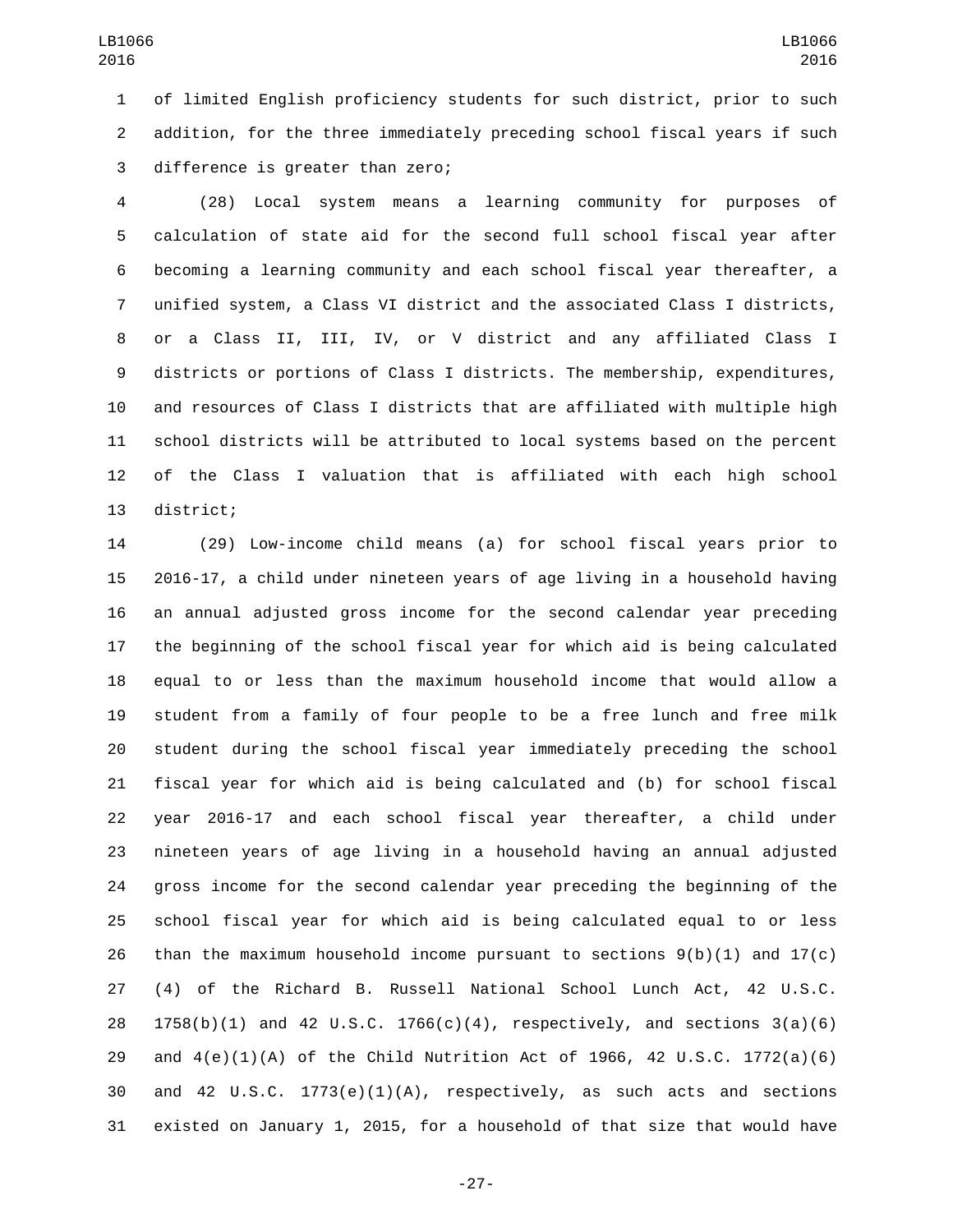allowed the child to meet the income qualifications for free meals during the school fiscal year immediately preceding the school fiscal year for which aid is being calculated;3

 (30) Low-income students means the number of low-income children within the district multiplied by the ratio of the formula students in the district divided by the total children under nineteen years of age residing in the district as derived from income tax information;

 (31) Most recently available complete data year means the most recent single school fiscal year for which the annual financial report, fall school district membership report, annual statistical summary, Nebraska income tax liability by school district for the calendar year in which the majority of the school fiscal year falls, and adjusted 13 valuation data are available;

 (32) Poverty students means (a) for school fiscal years prior to 2016-17, the number of low-income students or the number of students who are free lunch and free milk students in a district plus the difference of the number of low-income students or the number of students who are free lunch and free milk students in a district, whichever is greater, minus the average number of poverty students for such district, prior to such addition, for the three immediately preceding school fiscal years if such difference is greater than zero and (b) for school fiscal year 2016-17 and each school fiscal year thereafter, the unadjusted poverty students plus the difference of such unadjusted poverty students minus the average number of poverty students for such district, prior to such addition, for the three immediately preceding school fiscal years if such 26 difference is greater than zero;

 (33) Qualified early childhood education average daily membership means the product of the average daily membership for school fiscal year 2006-07 and each school fiscal year thereafter of students who will be eligible to attend kindergarten the following school year and are enrolled in an early childhood education program approved by the

-28-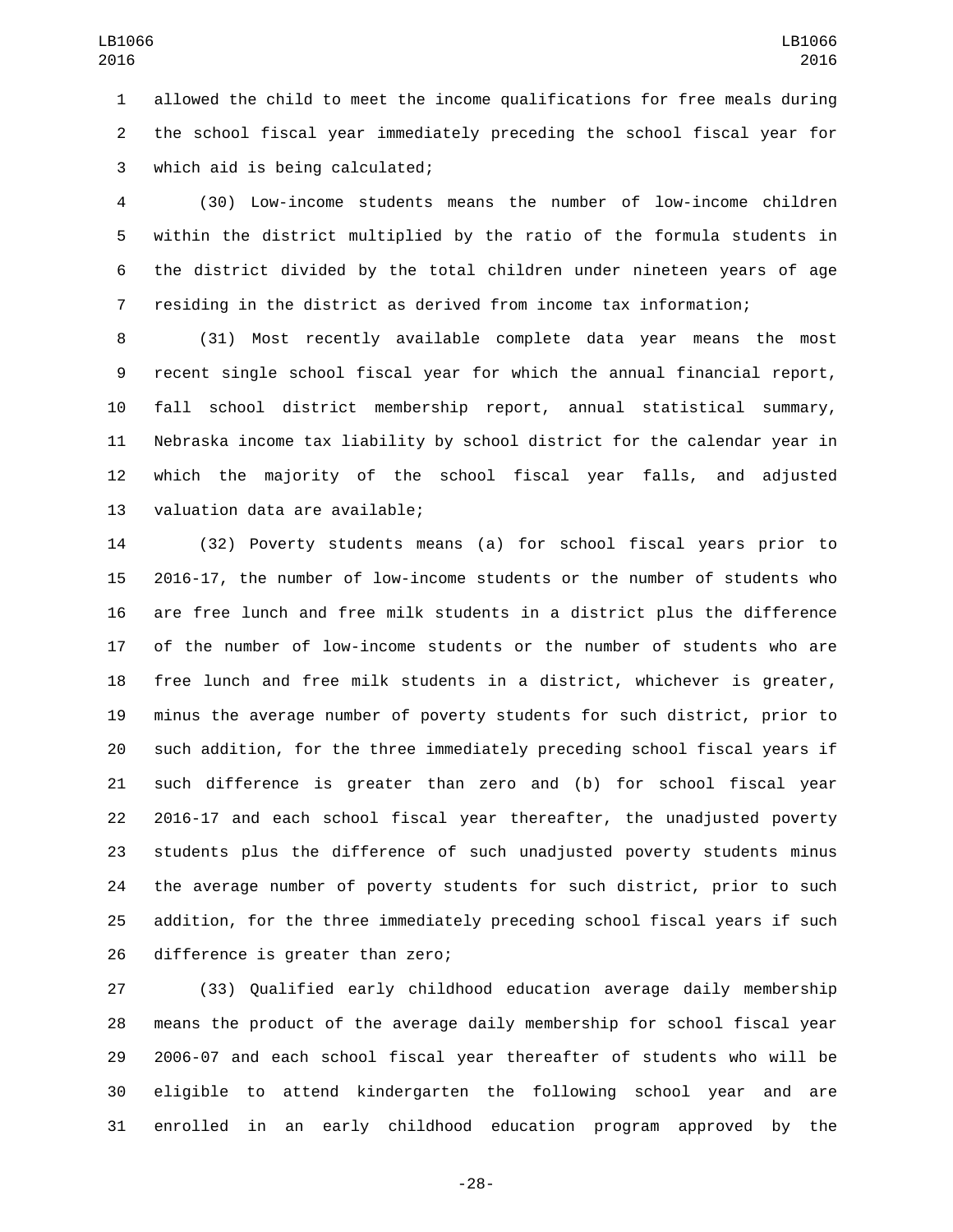department pursuant to section 79-1103 for such school district for such school year multiplied by the ratio of the actual instructional hours of the program divided by one thousand thirty-two if: (a) The program is receiving a grant pursuant to such section for the third year; (b) the program has already received grants pursuant to such section for three years; or (c) the program has been approved pursuant to subsection (5) of section 79-1103 for such school year and the two preceding school years, including any such students in portions of any of such programs receiving 9 an expansion grant;

 (34) Qualified early childhood education fall membership means the product of membership on the last Friday in September 2006 and each year thereafter of students who will be eligible to attend kindergarten the following school year and are enrolled in an early childhood education program approved by the department pursuant to section 79-1103 for such school district for such school year multiplied by the ratio of the planned instructional hours of the program divided by one thousand thirty-two if: (a) The program is receiving a grant pursuant to such section for the third year; (b) the program has already received grants pursuant to such section for three years; or (c) the program has been approved pursuant to subsection (5) of section 79-1103 for such school year and the two preceding school years, including any such students in portions of any of such programs receiving an expansion grant;

 (35) Regular route transportation means the transportation of students on regularly scheduled daily routes to and from the attendance 25 center;

 (36) Reorganized district means any district involved in a consolidation and currently educating students following consolidation;

 (37) School year or school fiscal year means the fiscal year of a 29 school district as defined in section 79-1091;

 (38) Sparse local system means a local system that is not a very sparse local system but which meets the following criteria:

-29-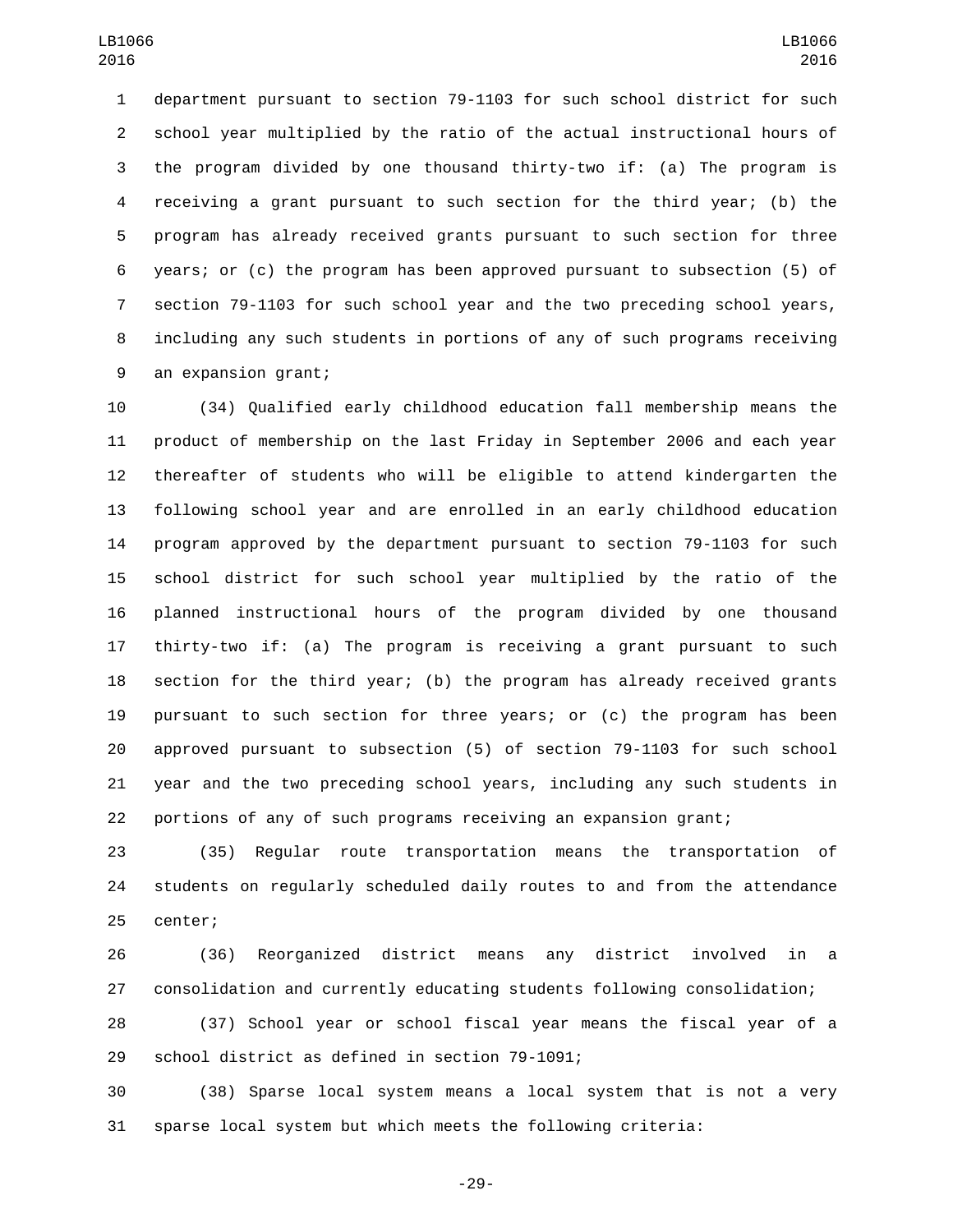(a)(i) Less than two students per square mile in the county in which each high school is located, based on the school district census, (ii) less than one formula student per square mile in the local system, and (iii) more than ten miles between each high school attendance center and the next closest high school attendance center on paved roads;

 (b)(i) Less than one and one-half formula students per square mile in the local system and (ii) more than fifteen miles between each high school attendance center and the next closest high school attendance 9 center on paved roads;

 (c)(i) Less than one and one-half formula students per square mile in the local system and (ii) more than two hundred seventy-five square 12 miles in the local system; or

 (d)(i) Less than two formula students per square mile in the local system and (ii) the local system includes an area equal to ninety-five percent or more of the square miles in the largest county in which a high school attendance center is located in the local system;

 (39) Special education means specially designed kindergarten through grade twelve instruction pursuant to section 79-1125, and includes 19 special education transportation;

 (40) Special grant funds means the budgeted receipts for grants, including, but not limited to, categorical funds, reimbursements for wards of the court, short-term borrowings including, but not limited to, registered warrants and tax anticipation notes, interfund loans, insurance settlements, and reimbursements to county government for previous overpayment. The state board shall approve a listing of grants 26 that qualify as special grant funds;

 (41) State aid means the amount of assistance paid to a district pursuant to the Tax Equity and Educational Opportunities Support Act;

(42) State board means the State Board of Education;

 (43) State support means all funds provided to districts by the State of Nebraska for the general fund support of elementary and

-30-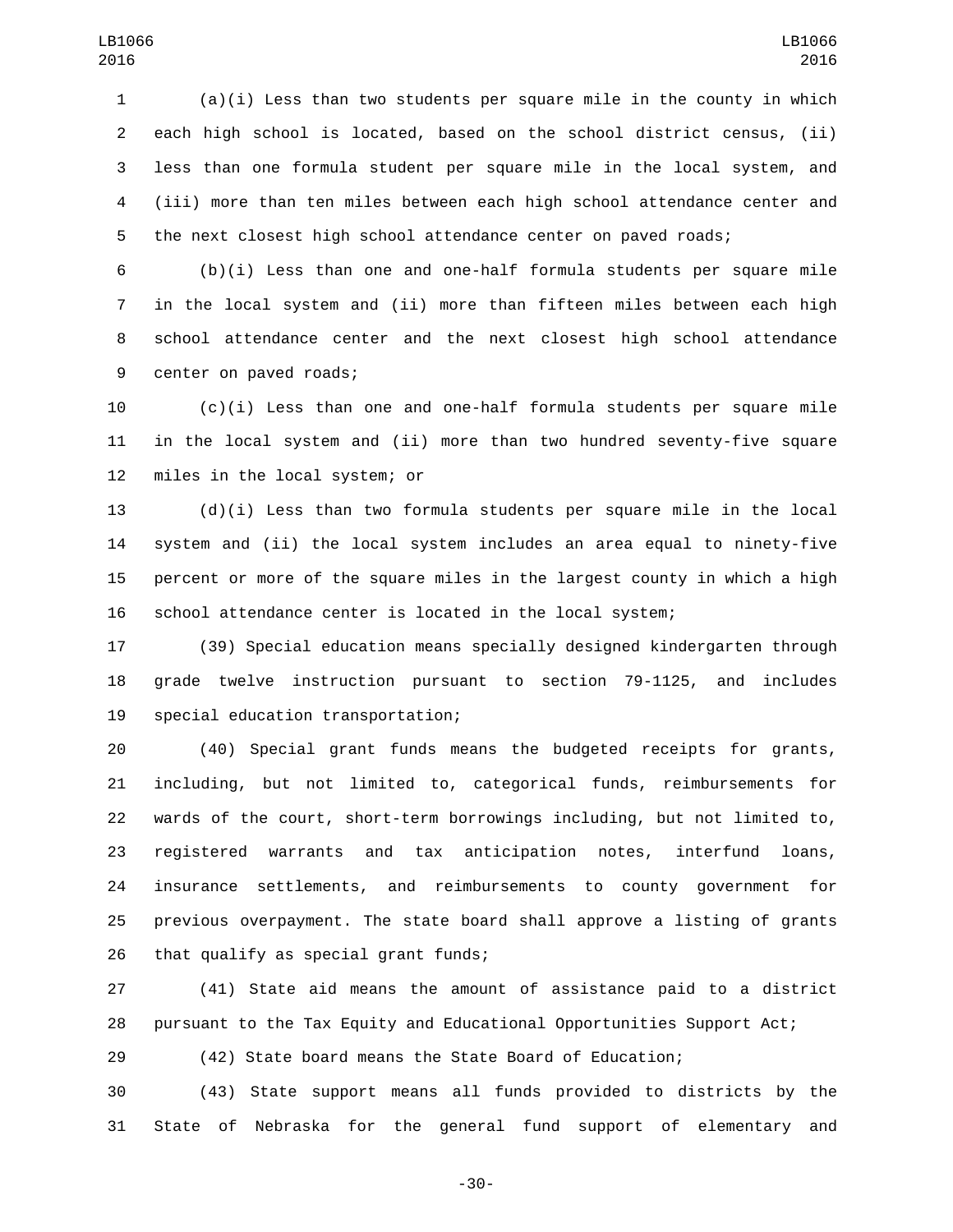1 secondary education;

 (44) Statewide average basic funding per formula student means the statewide total basic funding for all districts divided by the statewide total formula students for all districts;4

LB1066 

 (45) Statewide average general fund operating expenditures per formula student means the statewide total general fund operating expenditures for all districts divided by the statewide total formula 8 students for all districts;

(46) Teacher has the definition found in section 79-101;

 (47) Temporary aid adjustment factor means (a) for school fiscal years before school fiscal year 2007-08, one and one-fourth percent of the sum of the local system's transportation allowance, the local system's special receipts allowance, and the product of the local system's adjusted formula students multiplied by the average formula cost per student in the local system's cost grouping and (b) for school fiscal year 2007-08, one and one-fourth percent of the sum of the local system's transportation allowance, special receipts allowance, and distance education and telecommunications allowance and the product of the local system's adjusted formula students multiplied by the average formula cost 20 per student in the local system's cost grouping;

 (48) Tuition receipts from converted contracts means tuition receipts received by a district from another district in the most recently available complete data year pursuant to a converted contract 24 prior to the expiration of the contract;

 (49) Tuitioned students means students in kindergarten through grade twelve of the district whose tuition is paid by the district to some 27 other district or education agency;

 (50) Unadjusted poverty students means, for school fiscal year 2016-17 and each school fiscal year thereafter, the greater of the number of low-income students or the free lunch and free milk calculated 31 students in a district; and

-31-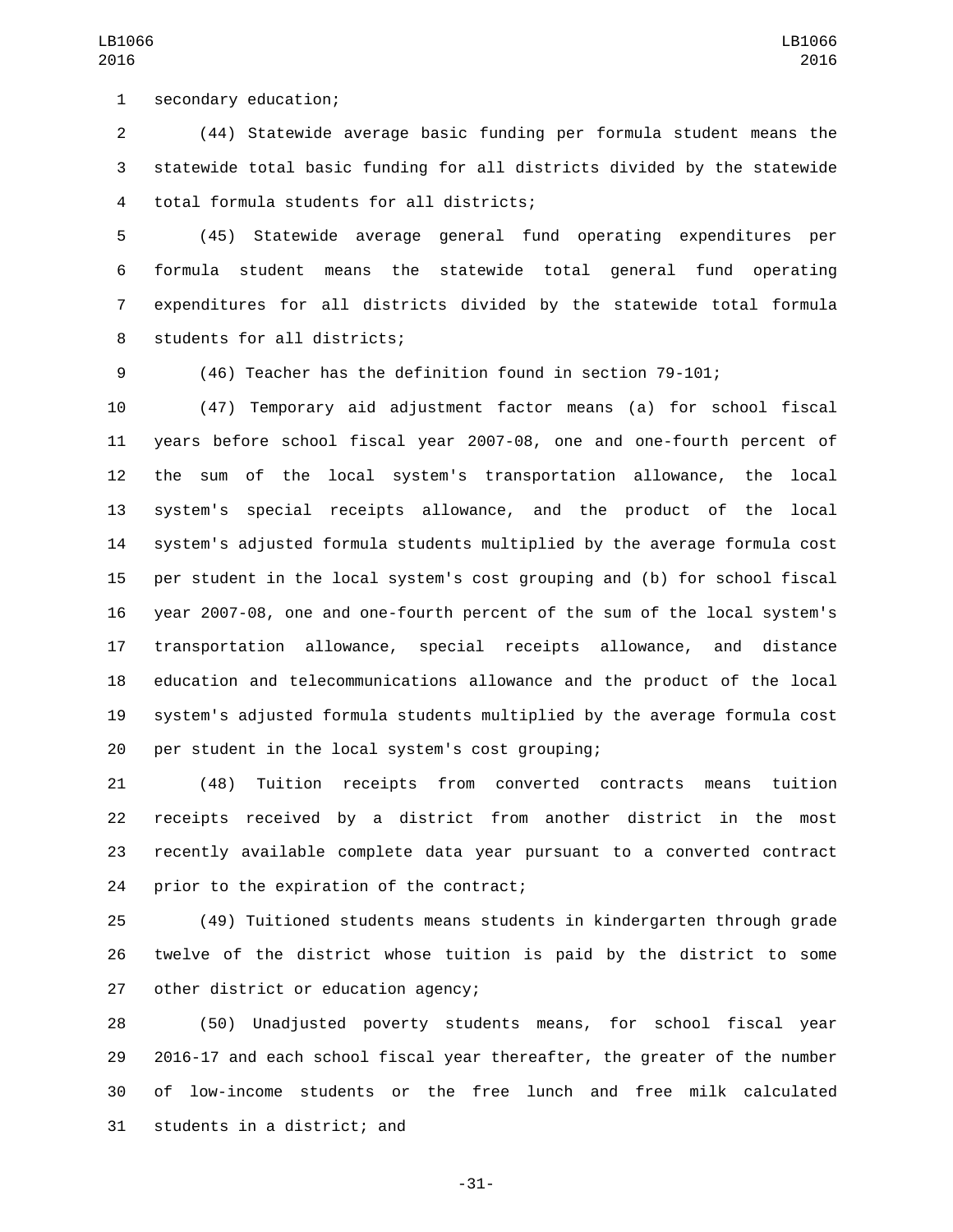(51) Very sparse local system means a local system that has:

 (a)(i) Less than one-half student per square mile in each county in which each high school attendance center is located based on the school district census, (ii) less than one formula student per square mile in the local system, and (iii) more than fifteen miles between the high school attendance center and the next closest high school attendance 7 center on paved roads; or

 (b)(i) More than four hundred fifty square miles in the local system, (ii) less than one-half student per square mile in the local system, and (iii) more than fifteen miles between each high school attendance center and the next closest high school attendance center on 12 paved roads.

 Sec. 17. Section 79-1005.01, Reissue Revised Statutes of Nebraska, 14 is amended to read:

 79-1005.01 (1) One hundred two million two hundred eighty-nine thousand eight hundred seventeen dollars An amount equal to the amount appropriated to the School District Income Tax Fund for distribution in school fiscal year 1992-93 shall be disbursed as option payments as determined under section 79-1009 and as allocated income tax funds as determined in this section and sections 79-1008.01, 79-1015.01, 79-1017.01, and 79-1018.01, except as provided in section 79-1008.02. Funds not distributed as allocated income tax funds due to minimum levy adjustments shall not increase the amount available to local systems for 24 distribution as allocated income tax funds.

 (2) Not later than November 15 of each year, the Tax Commissioner shall certify to the department for the preceding tax year the income tax 27 liability of resident individuals for each local system. The 1996 income tax liability of resident individuals of Class I districts that are affiliated with multiple high school districts shall be divided between local systems based on the percentage of the Class I district's valuation 31 affiliated with each high school district.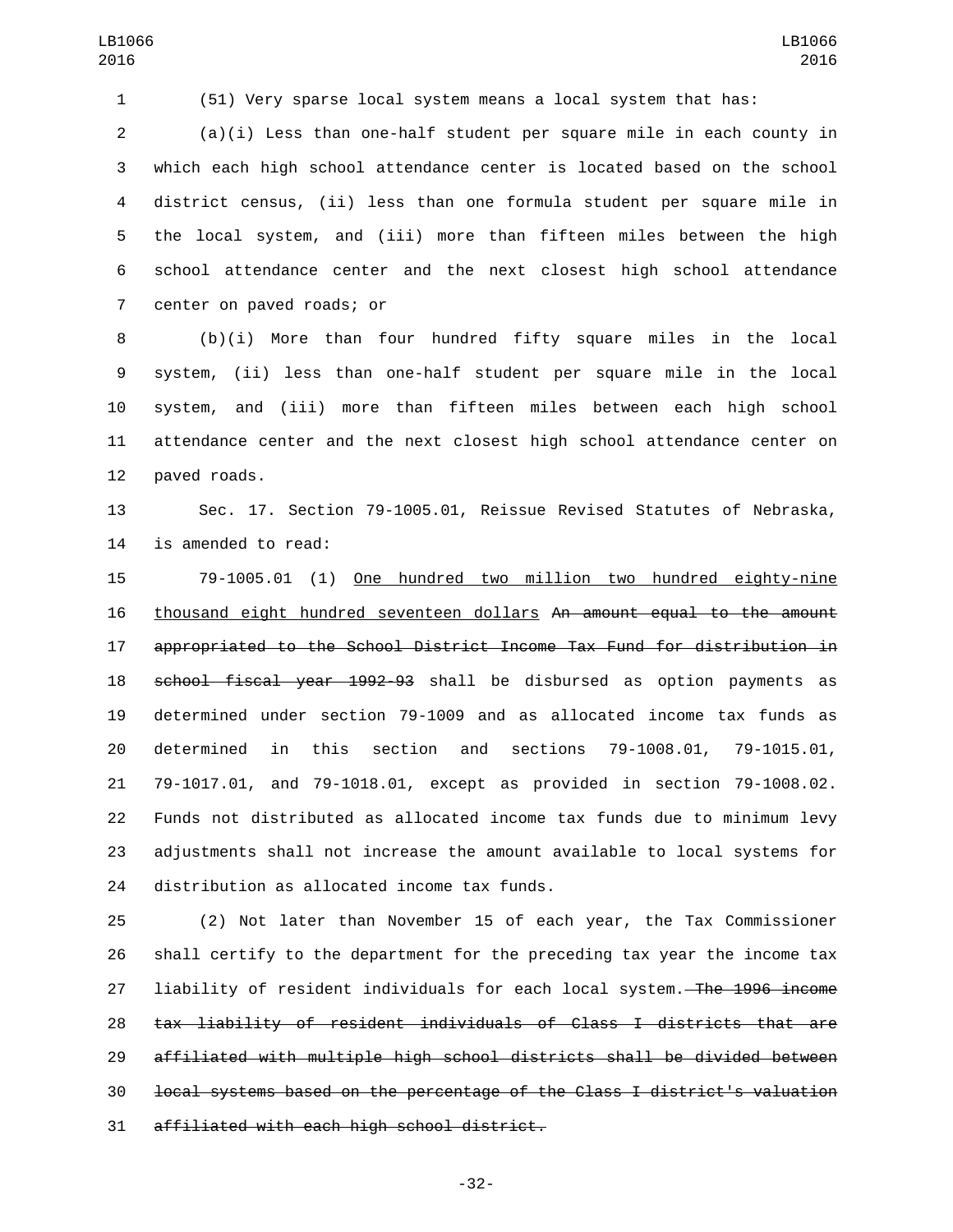(3) Using the data certified by the Tax Commissioner pursuant to subsection (2) of this section, the department shall calculate the allocation percentage and each local system's allocated income tax funds. 4 The allocation percentage shall be an amount equal to the amount stated in subsection (1) of this section appropriated to the School District Income Tax Fund for distribution in school fiscal year 1992-93 minus the 7 total amount paid for option students pursuant to section  $79-1009<sub>L</sub>$  and (a) for aid calculated for school fiscal year 2010-11, minus twenty million dollars and (b) for aid calculated for school fiscal years 2011-12 and 2012-13, minus twenty-one million dollars with the difference divided by the aggregate statewide income tax liability of all resident individuals certified pursuant to subsection (2) of this section. Each local system's allocated income tax funds shall be calculated by multiplying the allocation percentage times the local system's income tax liability certified pursuant to subsection (2) of this section.

 Sec. 18. Section 79-1028.01, Revised Statutes Supplement, 2015, is 17 amended to read:

 79-1028.01 (1) For each school fiscal year, a school district may exceed its budget authority for the general fund budget of expenditures as calculated pursuant to section 79-1023 for such school fiscal year by a specific dollar amount for the following exclusions:

 (a) Expenditures for repairs to infrastructure damaged by a natural disaster which is declared a disaster emergency pursuant to the Emergency 24 Management Act;

 (b) Expenditures for judgments, except judgments or orders from the Commission of Industrial Relations, obtained against a school district which require or obligate a school district to pay such judgment, to the extent such judgment is not paid by liability insurance coverage of a 29 school district;

 (c) Expenditures pursuant to the Retirement Incentive Plan authorized in section 79-855 or the Staff Development Assistance

-33-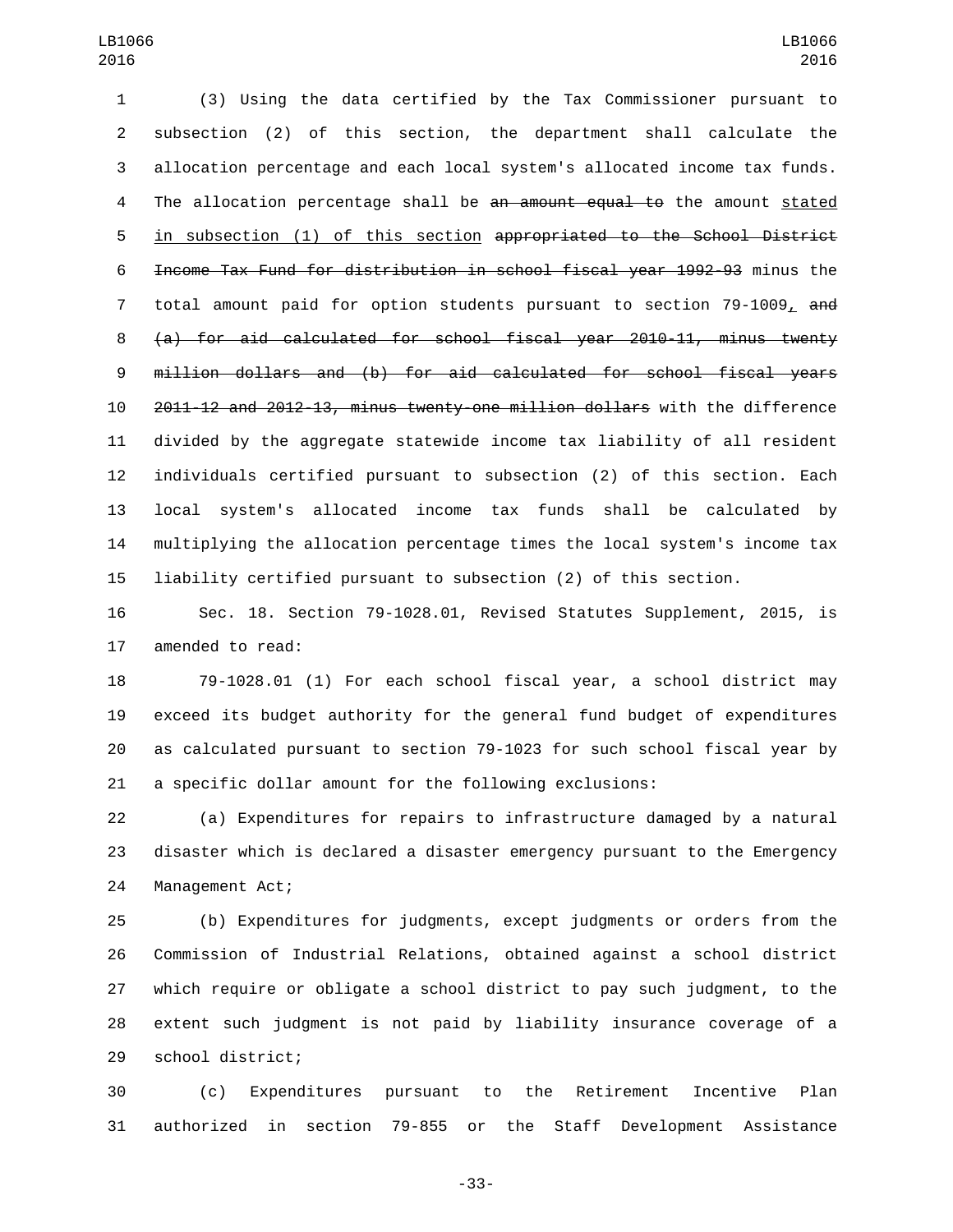1 authorized in section 79-856;

 (d) Expenditures of amounts received from educational entities as defined in section 79-1201.01 for providing distance education courses through the Educational Service Unit Coordinating Council to such 5 educational entities;

 (e) Expenditures to pay for employer contributions pursuant to subsection (2) of section 79-958 to the School Employees Retirement System of the State of Nebraska to the extent that such expenditures exceed the employer contributions under such subsection that would have been made at a contribution rate of seven and thirty-five hundredths 11 percent;

 (f) Expenditures to pay for school district contributions pursuant 13 to subdivision  $(1)(c)(i)$  of section 79-9,113 to the retirement system established pursuant to the Class V School Employees Retirement Act to the extent that such expenditures exceed the school district contributions under such subdivision that would have been made at a contribution rate of seven and thirty-seven hundredths percent;

 (g) Expenditures for sums agreed to be paid by a school district to certificated employees in exchange for a voluntary termination occurring prior to July 1, 2009, occurring on or after the last day of the 2010-11 school year and prior to the first day of the 2013-14 school year, or, to the extent that a district demonstrates to the State Board of Education pursuant to subsection (3) of this section that the agreement will result in a net savings in salary and benefit costs to the school district over a five-year period, occurring on or after the first day of the 2013-14 26 school year;

(h) The special education budget of expenditures; and

28 (i) Expenditures of special grant funds.

 (2) For each school fiscal year, a school district may exceed its budget authority for the general fund budget of expenditures as calculated pursuant to section 79-1023 for such school fiscal year by a

-34-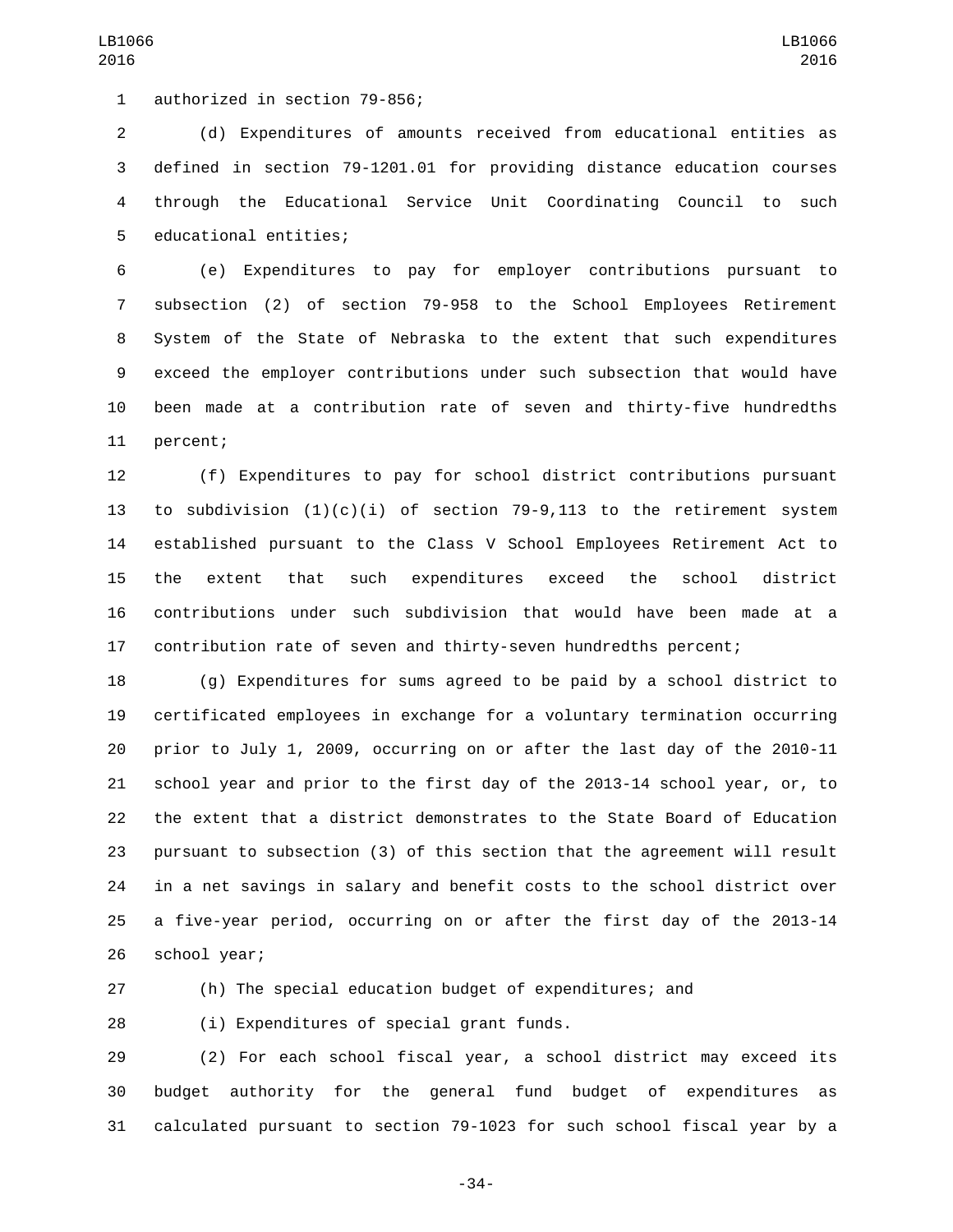specific dollar amount and include such dollar amount in the budget of expenditures used to calculate budget authority for the general fund budget of expenditures pursuant to section 79-1023 for future years for 4 the following exclusions:

 (a) Expenditures of support grants to be received in such school 6  $f$ iscal year pursuant to section 79-1011;

 ( $\underline{a}$   $\underline{b}$ ) The first school fiscal year the district will be participating in Network Nebraska for the full school fiscal year, for the difference of the estimated expenditures for such school fiscal year for telecommunications services, access to data transmission networks that transmit data to and from the school district, and the transmission of data on such networks as such expenditures are defined by the department for purposes of the distance education and telecommunications allowance minus the dollar amount of such expenditures for the second school fiscal year preceding the first full school fiscal year the 16 district participates in Network Nebraska;

 (b c) Expenditures for new elementary attendance sites in the first year of operation or the first year of operation after being closed for at least one school year if such elementary attendance site will most likely qualify for the elementary site allowance in the immediately following school fiscal year as determined by the state board;

 (c d) For the first school fiscal year for which early childhood education membership is included in formula students for the calculation of state aid, expenditures for early childhood education equal to the amount the school district received in early childhood education grants pursuant to section 79-1103 for the prior school fiscal year, increased 27 by the basic allowable growth rate; and

 (d e) For school fiscal year 2013-14, an amount not to exceed two percent over the previous school year if such increase is approved by a seventy-five percent majority vote of the school board of such district.

(3) The state board shall approve, deny, or modify the amount

-35-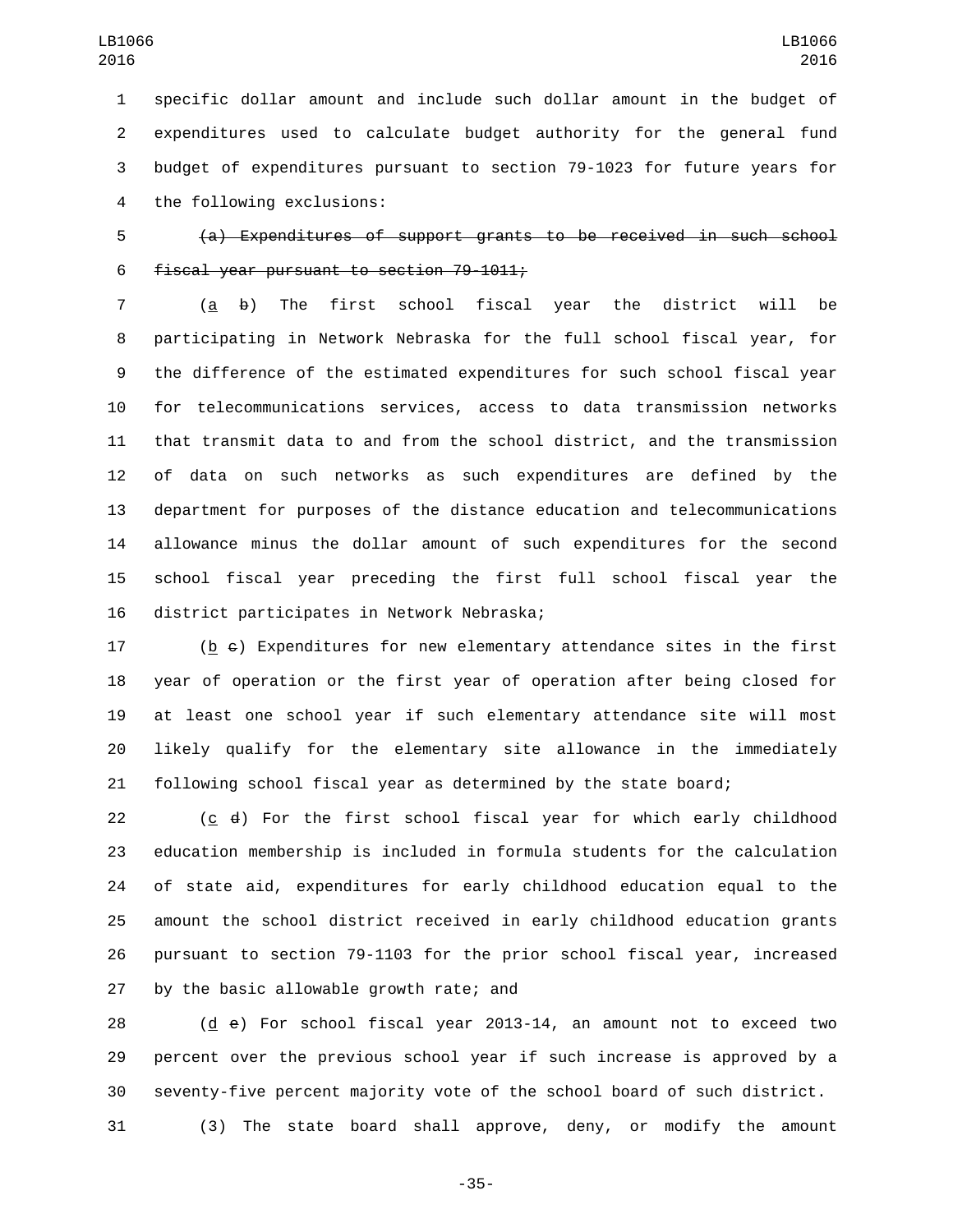allowed for any exclusions to the budget authority for the general fund 2 budget of expenditures pursuant to this section.

 Sec. 19. Section 79-1031, Reissue Revised Statutes of Nebraska, is 4 amended to read:

 79-1031 The department, with assistance from the Property Tax Administrator, the Legislative Fiscal Analyst, and the budget division of the Department of Administrative Services, shall annually, on or before 8 December November 15, provide an estimate of the necessary funding level for the next school fiscal year under the Tax Equity and Educational Opportunities Support Act to the Governor, the Appropriations Committee of the Legislature, and the Education Committee of the Legislature.

 Sec. 20. Section 79-1065.01, Reissue Revised Statutes of Nebraska, 13 is amended to read:

 79-1065.01 If the adjustment under section 79-1065 results in a 15 school district being entitled to the payment of additional funds, the State Department of Education shall automatically make a lump-sum payment 17 to the school district if the payment is less than one thousand dollars. 18 For amounts equal to or greater than one thousand dollars, the district may apply to the State Department of Education for a lump-sum payment for any amount up to one hundred percent of the adjustment, except that when a school district is to receive a lump-sum payment pursuant to section 79-1022, one hundred percent of the adjustment shall be paid as one lump- sum payment on the last business day of December during the ensuing school fiscal year. The department shall notify the Director of Administrative Services of the amount of funds to be paid in a lump sum and the reduced amount of the monthly payments pursuant to section 79-1022. The department shall make such payment in a lump sum not later than the last business day of September of the year in which the final 29 determination under this section is made.

 Sec. 21. Original sections 79-234, 79-237, 79-238, 79-576, 79-607, 79-734, 79-760.03, 79-772, 79-773, 79-774, 79-775, 79-1005.01, 79-1031,

-36-